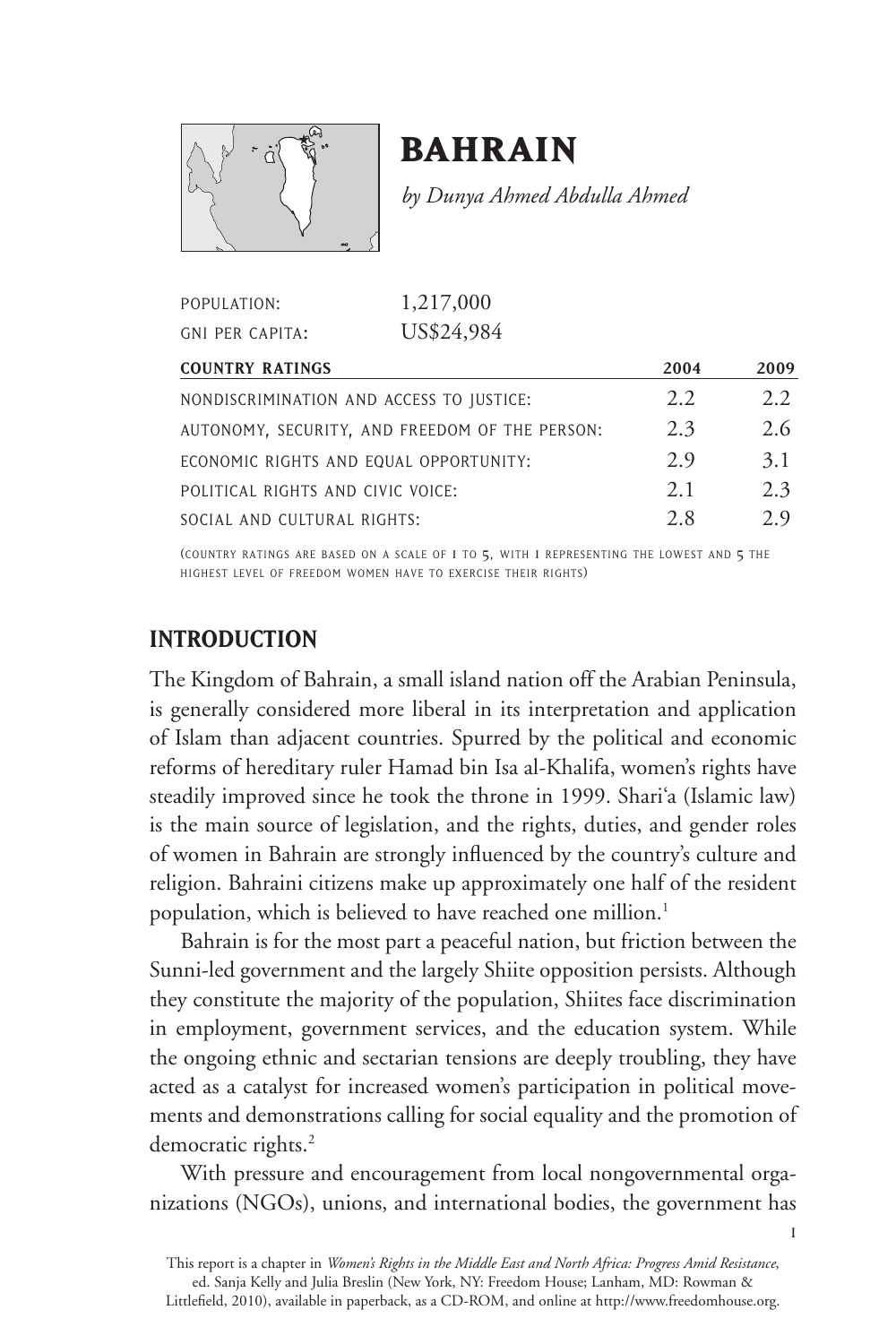taken steps toward improving the standing of women in Bahrain in recent years. The quasi-governmental Supreme Council for Women (SCW) has played an important role in this process, and NGOs—including the Women's Union umbrella group—also promote women's rights. In particular, these entities have worked toward the promulgation of a personal status code, in part to mitigate injustices in the arbitrary application of Shari'a in family-related matters, as well as toward amending the nationality law, which currently allows only men to pass citizenship to their children and foreign-born spouse.

After years of lobbying by civil society actors, in May 2009 the government adopted the country's first personal status law—which regulates family matters such as marriage, divorce, child custody, and inheritance—but the code is only applicable to the Sunni population. The originally drafted legislation was conceived to be applicable to both the Sunnis and the Shiites, and it contained separate chapters for the two sects. However, the Shiite portion was excluded from the draft in February, after hard-line Shiite scholars and legislators, who perceive the codification of family law as the first step toward secularization, threatened to set off country-wide protests.

Women have long been subjected to severe forms of discrimination in Shari'a courts by judges who issued rulings based on their personal interpretations of Islamic texts instead of codified law. The process has been so arbitrary that in some instances women's petitions were turned down even be fore the plaintiffs had an opportunity to present their case. The new law, although encompassing many traditional Shari'a provisions deemed unfair to women under international conventions, institutionalizes important protections such as the woman's consent for marriage, woman's ability to include conditions in the marriage contract, and the right for separate residence if her husband takes another wife. Women's rights organizations, nonetheless, protested the adoption of a divisive law that does not apply to over a half of the population, preferring instead to wait until parliament passes a law applicable to the both sects.

Bahrain ratified the Convention on the Elimination of All Forms of Discrimination against Women (CEDAW) in 2002 but made reservations to many important provisions, including those regarding family law, the granting of citizenship, and housing rights. Implementation of CEDAW has been slow, though a personal status code for Sunnis has been formed and women have been able to pass Bahraini citizenship to their children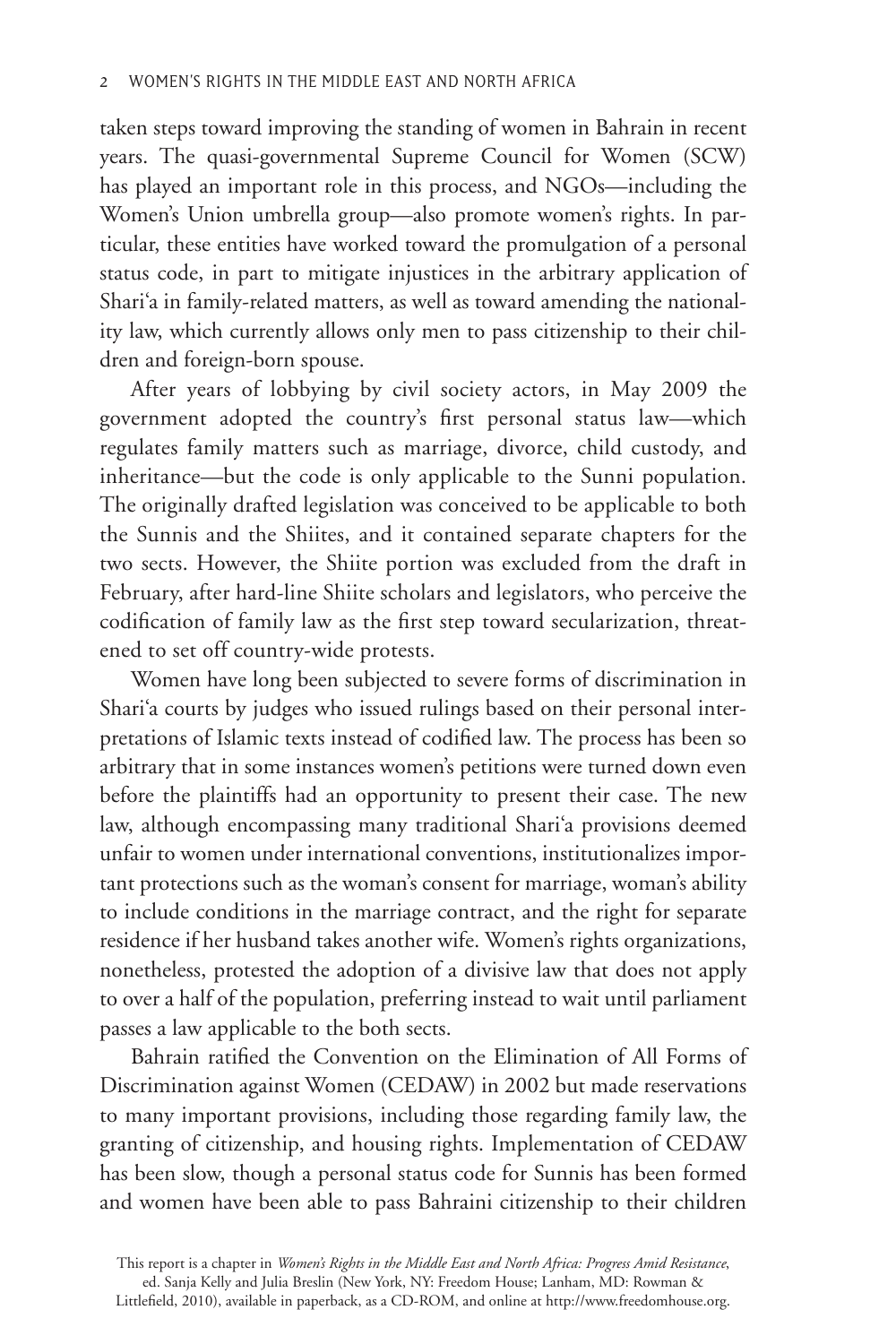under certain, extremely limited circumstances. Although they now have access to adequate health care, academic opportunities, and employment, women need continued support in these areas to achieve equality with men. Their participation in the workplace and in business has increased, and several Bahrainis are now listed among the most powerful businesswomen in the Arab world.<sup>3</sup>

Women have also achieved modest gains in terms of their political participation. One woman won a seat in the popularly elected Council of Representatives in 2006 after running uncontested, becoming the first elected female member of parliament in any Gulf Cooperation Council (GCC) member state. Several women have also entered the judiciary in re cent years, and two are now government ministers. However, women continue to be underrepresented in decision-making positions in both the public and private sectors. Their representation in the government, judicial system, and political parties also remains insufficient.

### **NONDISCRIMINATION AND ACCESS TO JUSTICE**

Gender-based discrimination continues to be evident throughout Bahrain's legal system, although the kingdom's recent election to the UN Human Rights Council has instilled hope among activists that the government will continue to expand women's rights. Over the last five years, local NGOs have continuously lobbied for the creation of a codified personal status law, as well as amendments to a law that would allow women to pass their citizenship to their spouse and children. The adoption of a personal status code for Sunnis in May 2009 constitutes a partial victory, but the success of other efforts has so far been limited.

Bahrain's 2002 constitution guarantees equality between men and women "in political, social, cultural, and economic spheres, without breaching the provisions of Islamic canon law."4 According to Article 2, Shari'a is considered the main source of legislation. The constitution also provides citizens the right to education, health care, property, housing, work, the right to defend the country, and the right to engage in economic activities. Although the constitution does not discriminate between people based on their gender, there are no laws that directly ban discrimination either. The Penal Code (No. 15 of 1976) does not contain any provisions that would punish individuals found guilty of discrimination against women at the workplace or in other facets of society.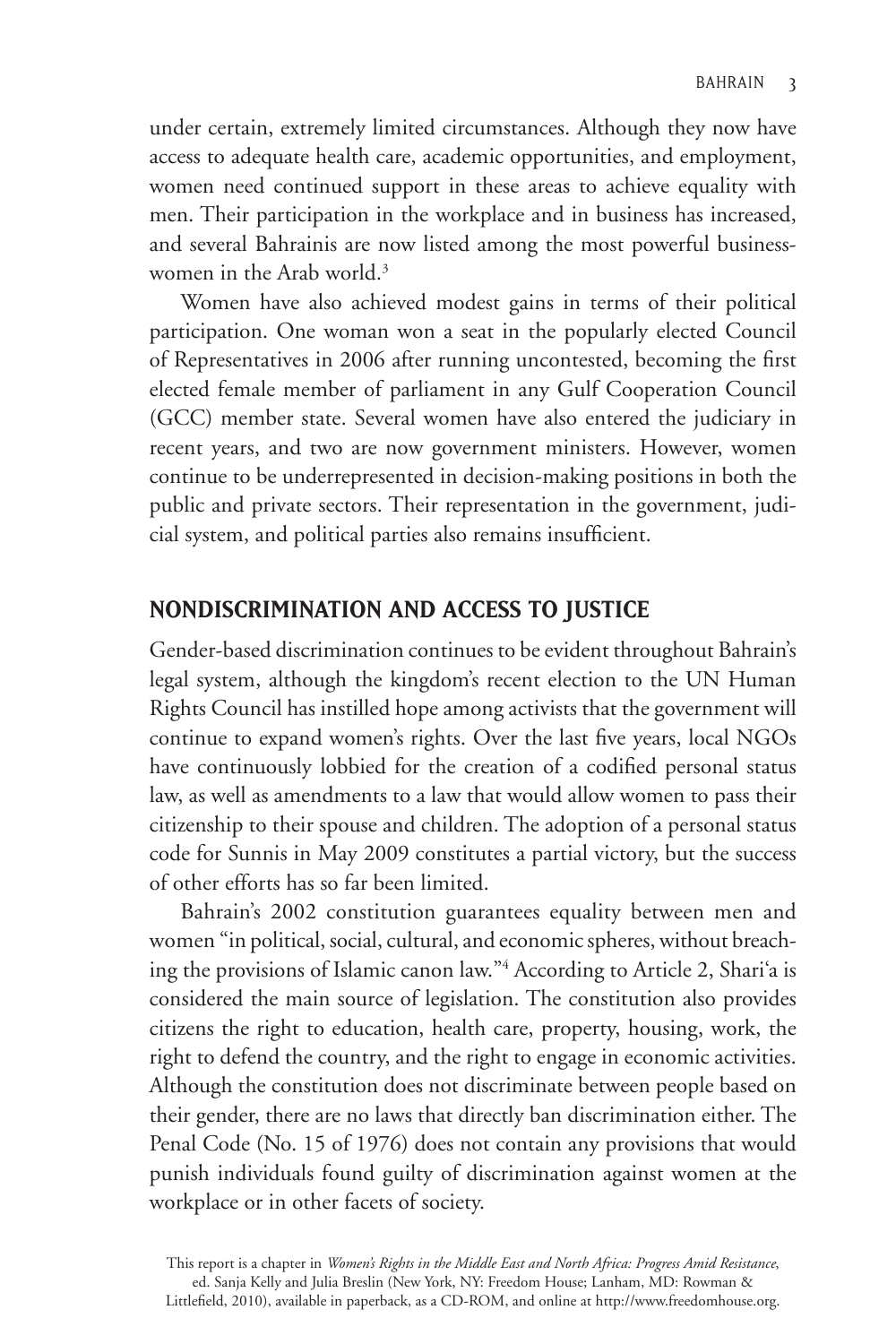#### 4 WOMEN'S RIGHTS IN THE MIDDLE EAST AND NORTH AFRICA

Bahraini women are unable to pass their citizenship to their non-Bahraini spouses, even though Article 7 of the Bahraini Citizenship Law of 1963 permits male Bahraini citizens to do so. Moreover, the law stipulates that children may only receive Bahraini citizenship from their father, and the child of a Bahraini mother and a foreign father may not receive his mother's nationality.5 In September 2006, over 370 children of Bahraini mothers and noncitizen fathers were granted Bahraini citizenship, but this was an ad hoc decision made at the discretion of the king, and there is no guarantee that such an act will be repeated again.<sup>6</sup> In November 2008, in efforts to provide consistency and a legal foundation in such cases, the SCW recommended amendments to the citizenship law that would permit children from these unions to receive Bahraini citizenship after certain requirements are met.

Momentum for a change to the nationality law continued to build throughout 2009, spurring hope for government's action. In May, a Bahraini woman and her foreign husband filed a petition in court challenging the constitutionality of the law.7 In June, the government extended a waiver for government fees—such as those related to health care, education, and visas—to all stateless children and children with Bahraini mothers who are nationals of their father's country.8 Although this eases some of the day-today difficulties experienced by these children, legal inequality persists. By July 2009, the SCW officially announced the launch of a major lobbying campaign to amend the nationality law.<sup>9</sup>

The legal system in Bahrain is composed of civil law courts and Shari'a courts. The civil courts have jurisdiction over cases related to civil, commercial, and criminal matters, as well as those related to family issues of non-Muslims. The Shari'a courts—which are separated into Sunni and Shiite courts—adjudicate disputes over personal status issues, including marriage, divorce, child custody, and inheritance involving the Muslim population. The judges in these courts are often conservative religious scholars with little or no formal legal training, who make judgments according to their own interpretations and readings of Islamic law. Because they may implement Shari'a in an arbitrary manner, rulings are commonly detrimental to women's rights.

After years of lobbying efforts by women's rights activists and organizations, Bahrain adopted its first personal status code in May 2009. The new code, however, will only apply to Sunnis, whereas personal status issues for the Shiites will still be left to the discretion of individual judges in Shiite courts.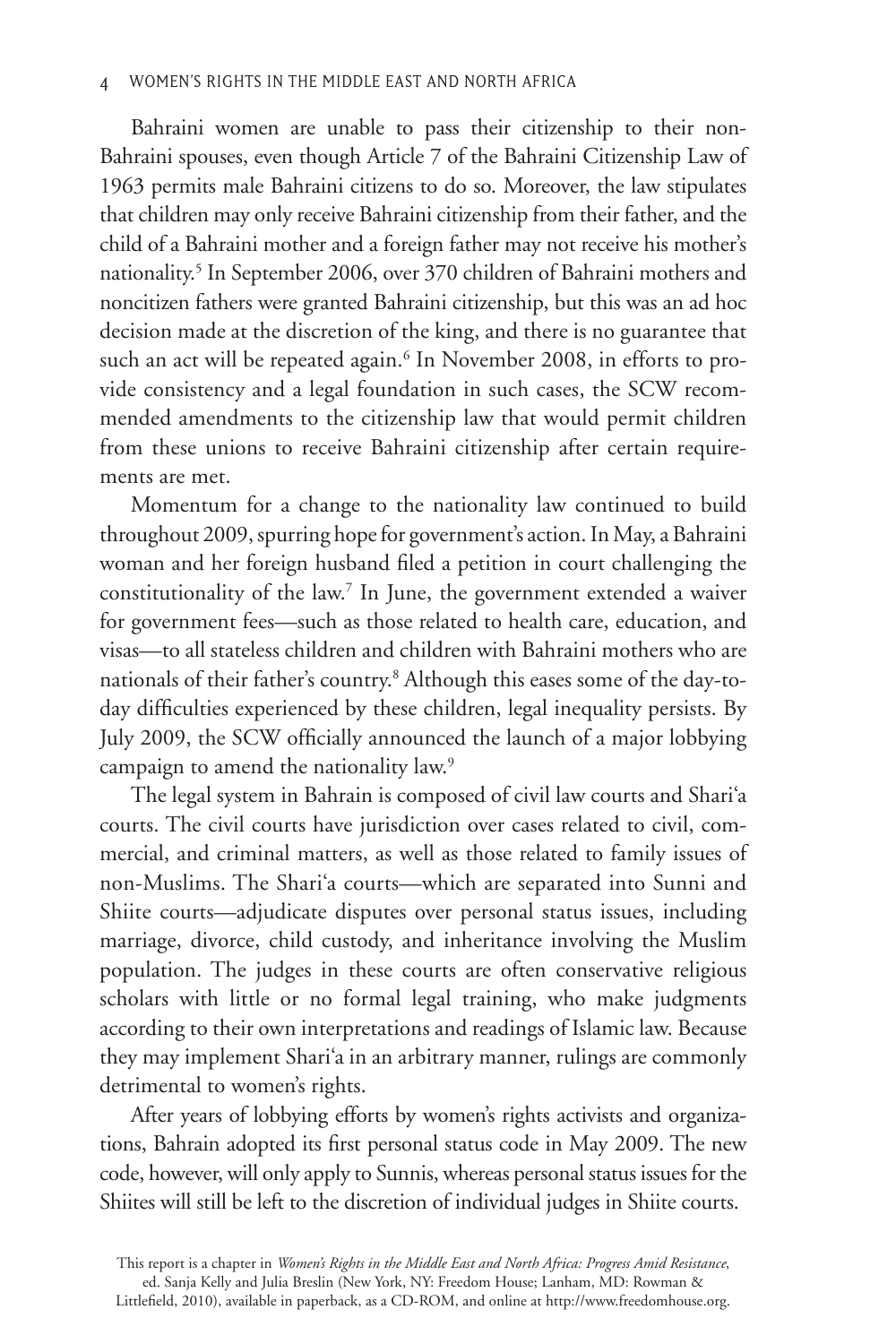Women's rights NGOs began advocating for a codified personal status law as early as 1982, and the movement has been publicly supported by SCW since late 2005. The strongest opposition has been from religious groups who demand that Shiites and Sunnis have their own divorce and inheritance laws, as well as conservative segments of the population who seek to return to traditional values. In November 2005, the Islamic political group Al-Wefaq organized a demonstration against the introduction of the personal status law that grew to include 120,000 people. By contrast, an alliance of women's rights organizations held a rally in support of the law on the same day that attracted only 500 supporters. In a successful bid to exclude Shiites from the scope of the 2009 draft law, Al-Wefaq threatened to provoke demonstrations similar to those organized in 2005 and derail the passage of the bill entirely.<sup>10</sup>

A woman's testimony before a Shari'a court is worth half that of a man's, and women's legal claims are treated unequally by the Shari'a judiciary. On the other hand, the testimony of both sexes are weighted equally in civil and criminal courts, and women are able to bring charges in court without permission from male family members. Civil and criminal laws apply equally to both men and women, but fewer women than men go to prison because this is viewed as a punishment more appropriate for men.

No laws or government policies specifically address the issue of genderbased violence, and enforcement mechanisms are lacking for the existing legal provisions that may apply. The penal code generally addresses violence against citizens, but this is not adequate to protect against sexual harassment and domestic abuse. Wives, daughters, and female foreign workers rarely seek legal redress for violence committed against them, and when they do, the perpetrators often avoid punishment, thereby exposing victims to additional maltreatment. If a man commits a violent offense against a female relative, he may face a few days in jail, then sign a pledge and pay a fine.

The punishment for rape is life in prison, but spousal rape is not considered a crime.<sup>11</sup> Additionally, under Article 353 of the penal code, a rapist may avoid punishment if he agrees to marry his victim.<sup>12</sup> Although this is viewed by some as protecting women from shame, the psychological effects of this policy are grave and divorces after such unions are likely. Additionally, the rapist may later initiate a unilateral divorce, thereby avoiding both a rapist's punishment and a husband's responsibilities. These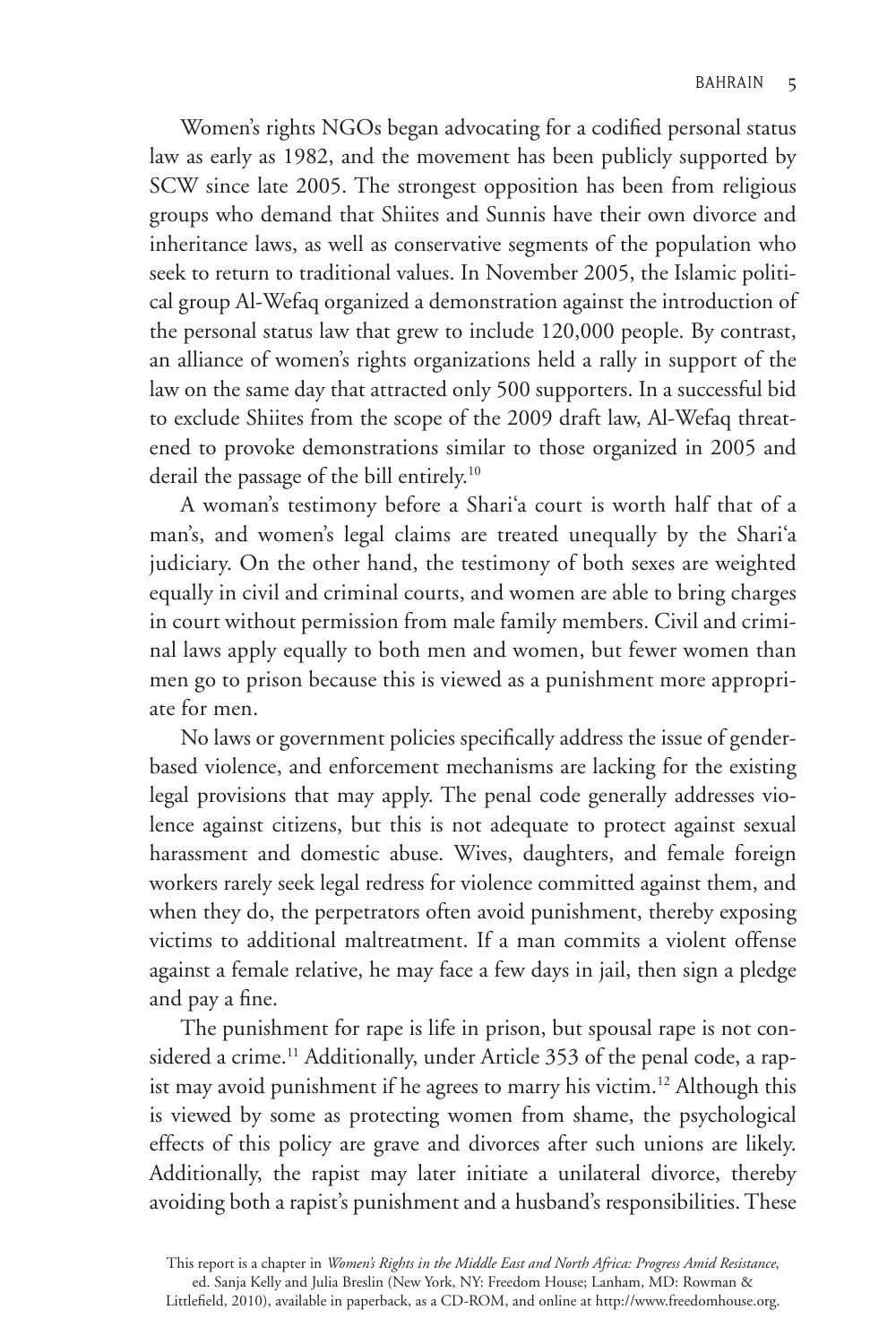considerations make women less likely to report rape. Honor killings are punishable under Bahraini law, but Article 334 of the penal code permits a reduced penalty for one who surprises his or her spouse in the act of adultery and immediately assaults or kills the spouse or the spouse's accomplice.<sup>13</sup>

Women are normally protected from discriminatory or arbitrary detention and exile, but they are vulnerable to these abuses in relation to prohibited sexual activities such as prostitution and *zina* (sexual relations outside marriage). The penal code prohibits adultery, sex outside of marriage, and homosexuality, all of which are also religiously and culturally forbidden. However, extramarital sexual activities by men are far more culturally acceptable than those of women. Articles 324 through 332 of the penal code prohibit prostitution for citizens and noncitizens of both sexes, but noncitizens—particularly women—are more likely to be prosecuted for such offenses. For instance, in May 2008, an Indian woman staying at a hotel in Bahrain with her husband and children was arrested during a "vice raid" on suspicion of being a prostitute, although there was no evidence to support this claim.<sup>14</sup>

Having ratified CEDAW in 2002, Bahrain is required to institute a number of measures to prevent gender-based discrimination in law and in practice. However, reservations were placed on several CEDAW provisions in so far as they conflict with Shari'a, including the Article 2 prohibition against discrimination within government policies, particularly in the area of inheritance; the right of a woman to pass her citizenship to her husband and children under Article 9, paragraph 2; a woman's freedom of movement and choice regarding residence and housing under Article 15, paragraph 4; and equality in marriage and family life under Article 16.15

The reservations are the result of religious, cultural, and societal obstacles that will likely take time to overcome. Reservations to Article 2 are based on the Shari'a mandate that men receive greater inheritance than women in certain situations. The reservation to Article 9(2) regarding nationality reflects the tradition that children take the citizenship of their father to avoid dual citizenship. Full realization of Article 15 is hindered by social customs that prevent women from taking a full role in public life, and reservations were placed on Article 15(4) because it is still unacceptable for unmarried women to live outside their family homes. Finally, a reservation was placed on Article 16 in the belief that it conflicts with the Shari'a provisions that control marriage rights.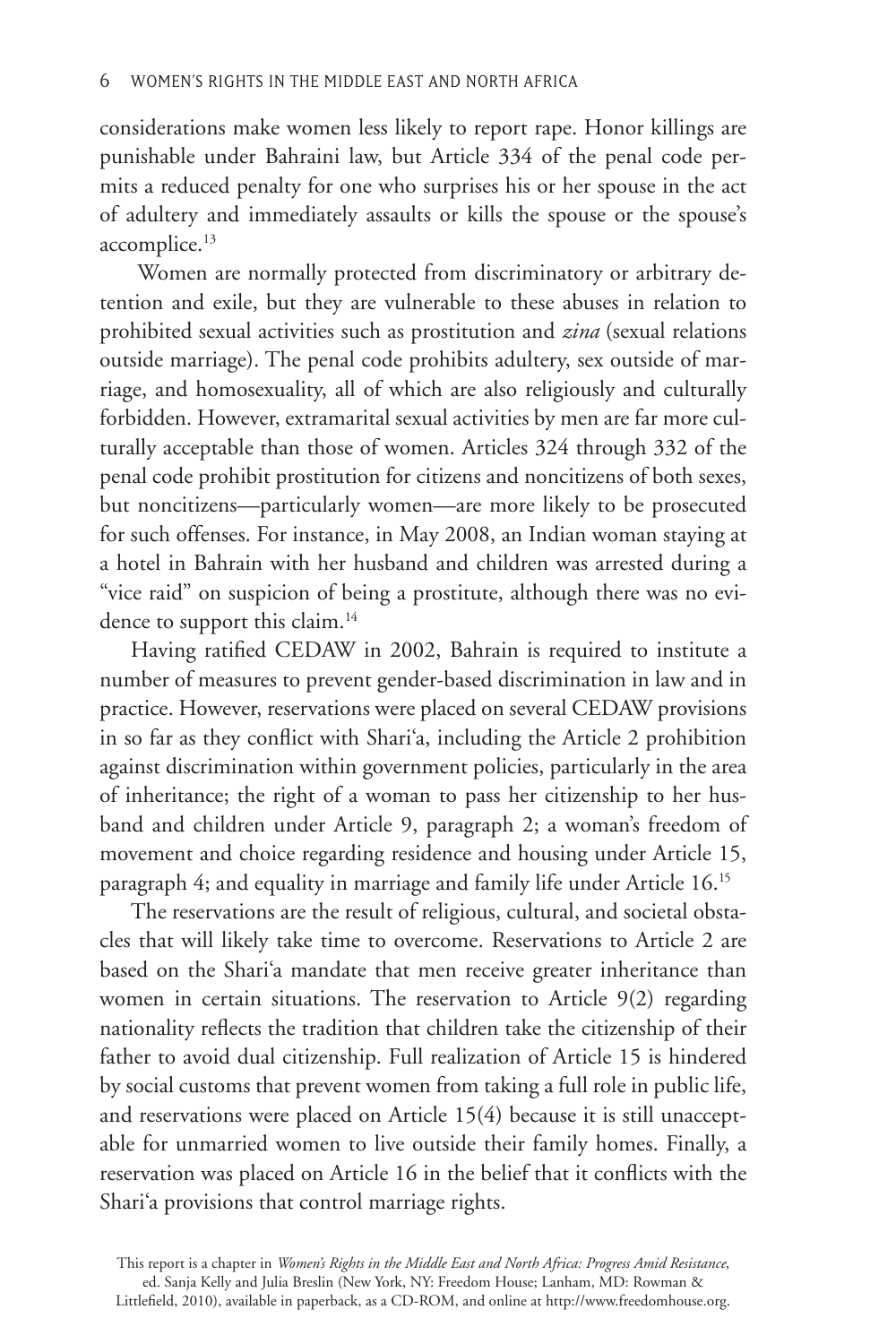In October 2008, the SCW and Bahraini NGOs met before the CEDAW Committee at the United Nations offices in Geneva to discuss Bahrain's implementation of CEDAW. The SCW submitted a report on behalf of the government, defending its choice not to remove certain reservations and explaining efforts that have been made to empower Bahraini women. Simultaneously, "shadow reports" were also submitted by Bahraini NGOs that asked the government to remove its reservations to CEDAW and im prove women's rights in Bahrain.

The main government-sponsored entity that promotes and protects women's rights is the SCW, which was created by royal decree in 2001 for the purpose of helping the government formulate policies on women's issues. The council's relative power and state support, however, has somewhat diminished the role of women's rights NGOs. In addition to publishing studies, promoting political participation of women, organizing workshops, and advocating for gender equality, the SCW has supported the codification of Bahrain's family law and equal citizenship rights. Its approach, however, is tempered due to its association with the government. Within the state structure, the head of SCW has a rank equivalent to minister without portfolio.

## *Recommendations*

- $\cdot \cdot$  The government should treat women as full persons before the law by recognizing their equality in courtroom settings, whether as litigants or jurists.
- **\*** The government should amend the nationality law to allow women to confer their Bahraini nationality to their children and foreign-born spouses.
- $\clubsuit$  In consultation with the SCW, the Women's Union and other NGOs, and liberal religious scholars and judges, the government should enact a codified personal status law that extends to both the Sunni and the Shiites.
- **\*** The Women's Union, with the support of international and domestic NGOs, should establish a specialized committee dedicated to CEDAW that will monitor its implementation and work to remove reservations to provisions that do not conflict with Islamic law.
- The government should immediately remove its reservations to CEDAW and bring Bahraini law into compliance by providing women with equal citizenship, residence, marital, and custody rights as men.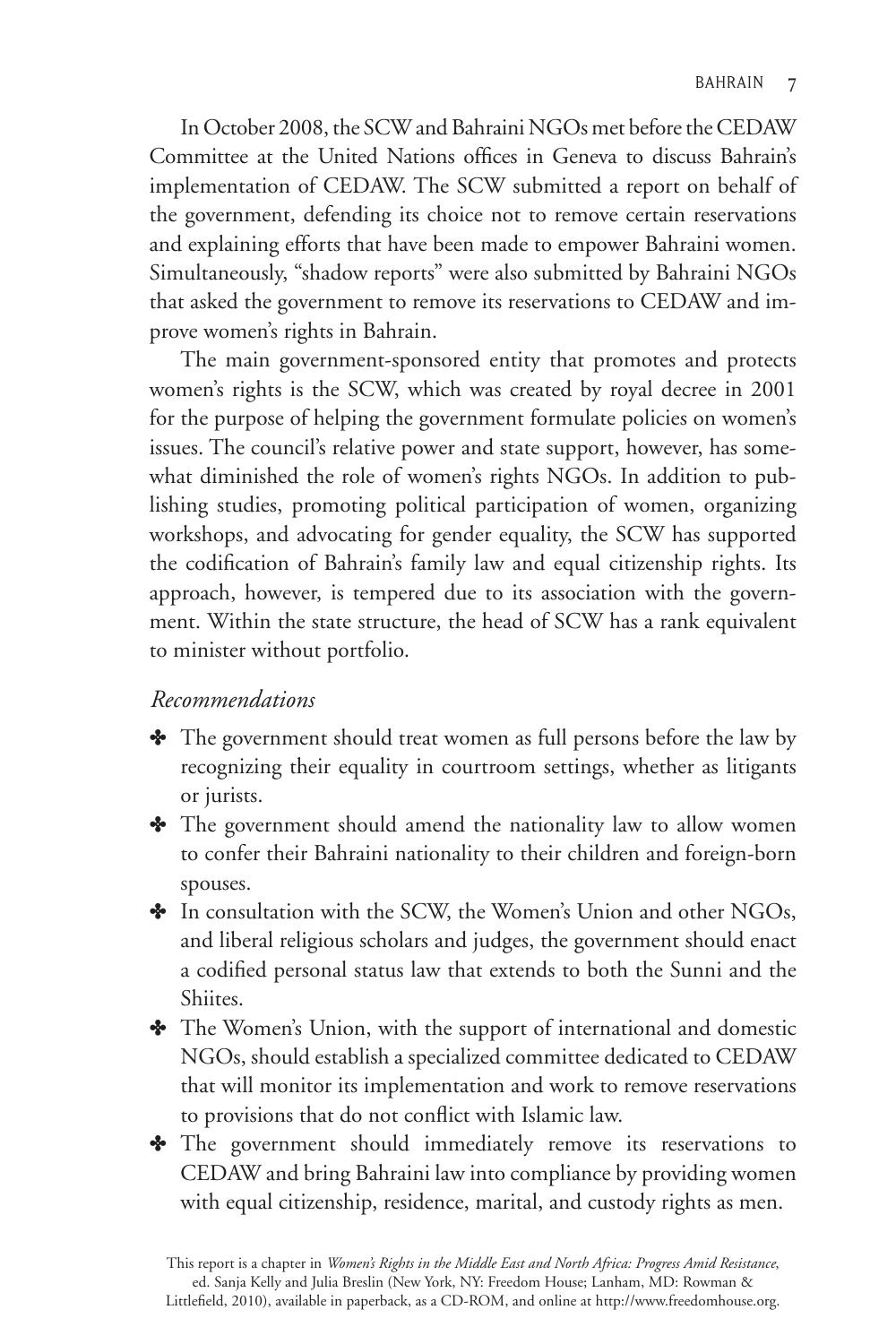### **AUTONOMY, SECURITY, AND FREEDOM OF THE PERSON**

Despite the protections offered by the 2001 National Action Charter, im provements to women's personal freedoms and security have been hampered by insufficient legal literacy, unequal marriage and divorce rights, and the lack of legal prohibitions against domestic abuse. In efforts to combat some of these problems, the government and women's rights organizations have stepped up their training and advocacy efforts, opened new facilities for the victims, and implemented steps to combat human trafficking. However, additional measures are essential in order to ensure that Bahraini women are sufficiently protected from violence and discrimination in family life.

Bahraini law ensures freedom of worship under Chapter 1, section 3 of the National Action Charter.16 According to the 2001 census, 81.2 percent of the population are Muslim (the majority of which are Shiites), 9 percent are Christian, and the remaining 9.8 percent belong to other religions.<sup>17</sup> The king's family is Sunni, and it is widely acknowledged that Sunnis hold more influential positions in government and the economy.

Religion is inherited primarily from one's extended family. In a marriage between a Sunni and a Shiite, each person is generally permitted to retain his or her own beliefs, although marriage between persons from different sects is increasingly uncommon. Moreover, all Muslims are encouraged to marry within the faith, but unlike women, Muslim men may take Christian or Jewish spouses.18 Apostasy is punishable by death under Shari'a, although Bahrain does not enforce this punishment. Regardless, many nonpracticing Muslims of both genders are fairly quiet about their lack of faith out of concern for cultural demands.

Despite the country's relative liberalism, some Bahrainis continue to hold a more conservative interpretation of Islam, especially Salafi Sunnis and inhabitants of Shiite villages. Bahrain has been influenced by the regimes of nearby Iran and Saudi Arabia, which have strict Islamic ideas and practices, and recent increases in sectarian violence in Iraq and Lebanon have stoked sectarianism in Bahrain. Since the 1980s, the resurgence of Islamic conservatism led to the return of traditional dress and social codes for women, although the *hijab* (veil) is not compulsory.19

The rules governing marriage and family life in Bahrain are deeply rooted in Shari'a (see "Nondiscrimination and Access to Justice"), and they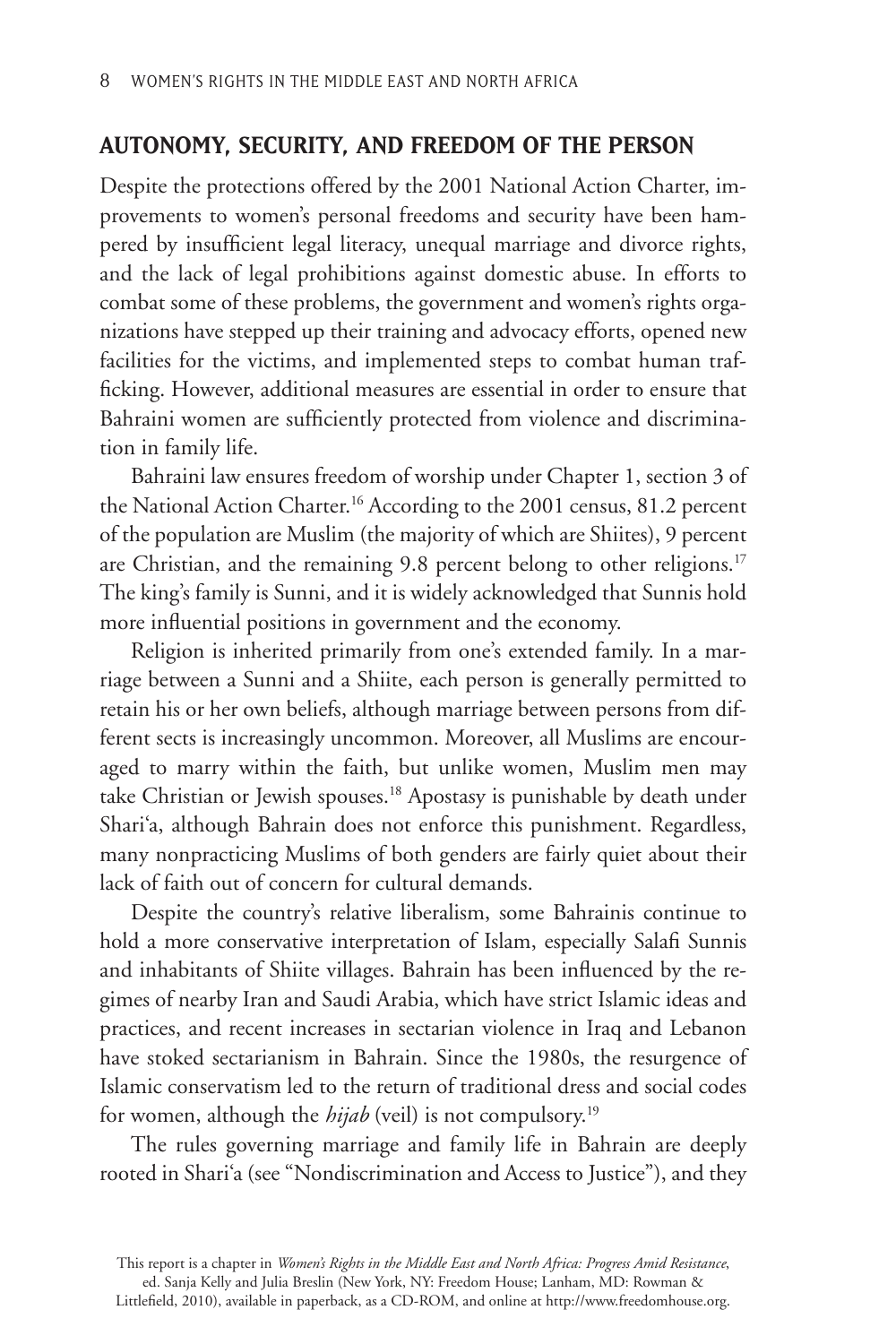grant men and women with unequal rights with certain distinctions based on the sectarian affiliation. Unlike her groom, a Sunni bride is required to have a *wali* (marriage guardian) who will represent her during the marriage proceedings. A wali is most often a father, grandfather, or uncle. If a woman does not have a wali, the judge will represent her in completing the marriage formalities. Conversely, most Shiite women sign their own marriage contracts, although practically this does not give them more independence in selecting their marriage partner. In all cases, the agreement of the family is important, and it is not socially acceptable to marry without the family's permission.

Most prospective brides are sought out and selected by the man's family. A suitable wife is considered to be a woman from the same social class, religious sect, ethnicity, and educational level; both she and her family must have a good reputation in terms of *sharaf* (honor). Only men can solicit their own marriage partners if a match is not arranged for them. Dating has become more common, but romantic relationships are not generally made public because of a constant concern about *kalām al-nās* (gossip) and sexual relations outside of marriage are criminalized.

Young people in Bahrain are becoming increasingly independent when choosing their future life partners, but families remain influential in the final decision. Women may make whatever stipulations they wish in a marriage contract, but very few women practice this right. Instead, the contract concentrates predominantly on the details of the woman's *mahr*  (dowry). In 2007, the minister of justice and Islamic affairs established 15 and 18 as the minimum age of marriage for women and men, respectively. Previously, no minimum age existed. Conservative lawmakers argue that setting a minimum age for marriage violates Shari'a, which is silent on the matter, while women's rights advocates argue that the minimum age should be the same for both sexes.<sup>20</sup>

Women do not face any legal restraints in terms of their freedom of movement, although some cultural boundaries still exist. Regardless of her age or marital status, a woman's behavior traditionally reflects not only upon herself but also upon the honor of her family and tribe, while men's honor depends on their ability to protect the women in their family. In July 2004, Article 13 of the passport law was amended to permit married women to apply for passports without permission from their husbands. Women are also not required to seek permission from their guardians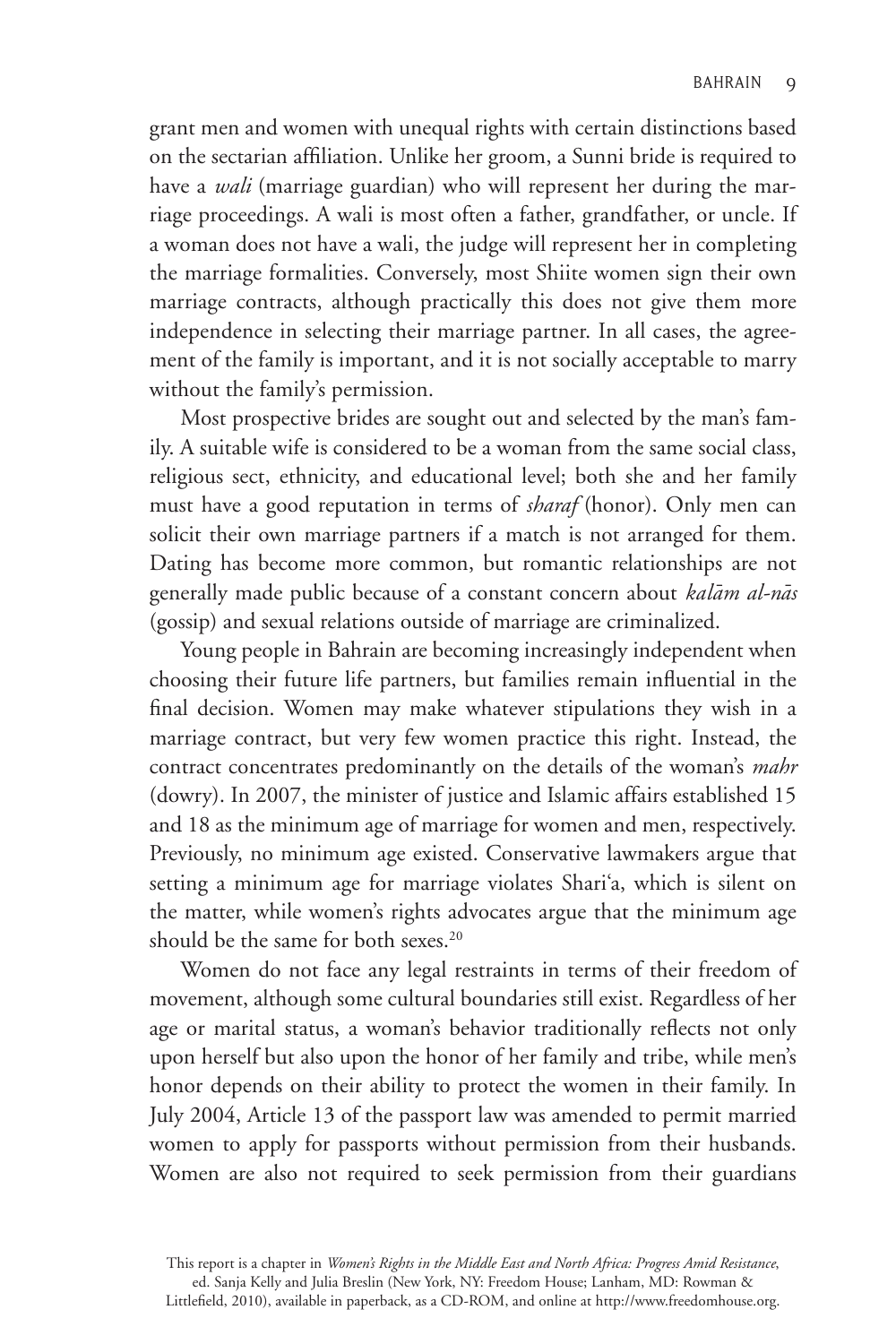before traveling abroad, and citizens of the GCC countries do not require visas or passports to travel between the member states, making movement within the region easier for both men and women.

On a practical level, unmarried women are less able to move freely and their whereabouts are indirectly monitored by their families and community. They generally live with their families until marriage and are required to adhere to rules that are intended to protect their reputation and virginity. Single women that are beyond the traditional age of marriage may have greater freedom of movement within cultural limits because they are viewed as being more sexually neutral than their younger counterparts. Married women have additional freedoms because society believes that the responsibility for their husbands and children makes them more "reasonable" than single women. However, a married woman is traditionally expected to be obedient to her husband; as such, he may forbid her from traveling or visiting her friends and family.

Unlike men, women face significant legal, financial, and societal hurdles if they want to obtain a divorce. Men have the right to divorce that is effective immediately—Sunni men need only orally announce their intent to divorce while Shiite men must record their intent. On the other hand, women must either seek out a judicial divorce based on extremely narrow reasons, such as desertion or impotency, or else initiate *khula*. Khula is the Islamic practice of divorce initiated by a woman, but it requires the woman to return her dowry. Some men abuse khula—in certain instances requesting that the wife pays the approximate amount the husband spent on her during the entire marriage—taking advantage of the fact that women use this form of divorce because it is faster than the alternative. A judicial divorce may take years, during which time women may not be financially supported, and is not guaranteed to end in a divorce.

Divorced Shiite women retain physical custody of their sons until they are seven and their daughters until they are nine. The new personal status law allows Sunni mothers to retain custody of their daughters until they are 17 or married (whichever comes first) and sons until they are 15. When the children reach the specified age, they may choose their custodian. Despite the regulations that award women with physical custody, the father retains parental authority and guardianship over his children, effectively being in a position to prevent his former wife from traveling with their children or moving away.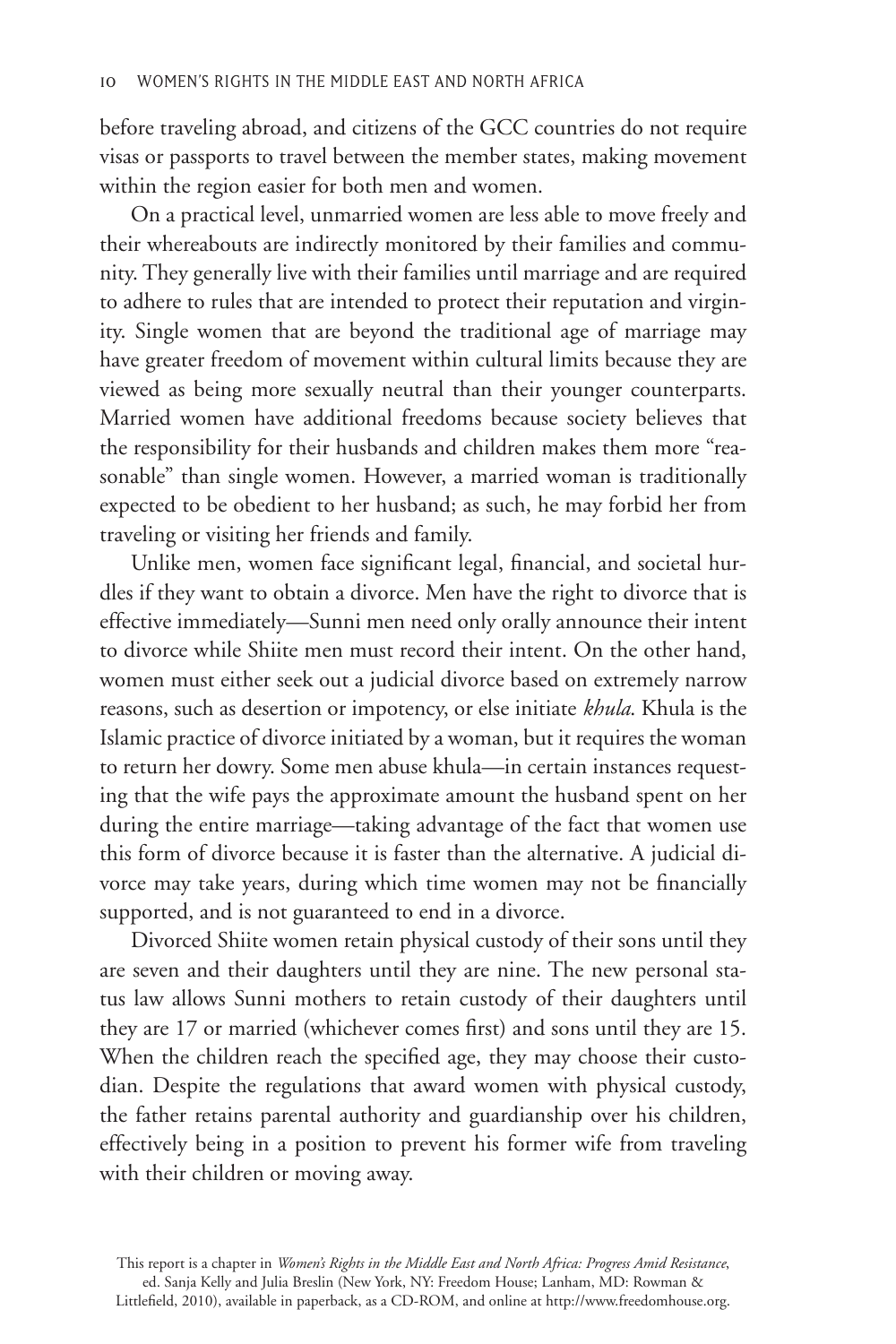Bahrain has consistently been listed in the U.S. State Department's *Trafficking in Persons Report* as a known destination for trafficked persons, including women trafficked for sexual purposes.<sup>21</sup> In November 2007, the government created a special unit within the Ministry of the Interior for the purpose of investigating sex trafficking in particular, but only one conviction and three investigations have been reported as of October 2009. Between April 2007 and February 2008, 45 foreign workers, many of whom claimed to have been physically abused by their employers, received help from a government shelter, and the international community has recognized these efforts.<sup>22</sup> Although the government has enacted many of the laws necessary to combat trafficking, they continue to be inadequately enforced.

Slavery is forbidden in Bahrain under the tenets of Islam, yet slaverylike conditions continue to exist for some laborers, especially female foreign domestic workers. Bahraini labor law forbids the withholding of salaries and travel documents from foreign workers, while excluding them from the broader labor protections afforded to citizen workers.<sup>23</sup> Nevertheless, many cases have been reported in which passports are taken and wages are withheld from employees, restricting their freedom of movement and leaving them vulnerable to other abuses.<sup>24</sup> If abused workers are fortunate they will be sent home by their sponsors, but generally without any compensation for suffering.<sup>25</sup> Female domestic workers commonly report physical (often sexual), psychological, and verbal abuse by their male employers, who are also often their visa sponsors.<sup>26</sup> Informal shelters for abused workers run by local NGOs receive no funding from the government. The Indian Ladies Association has provided one year's rent for a governmentapproved shelter, paid through the Migrant Workers Protection Society, but such individualized efforts, while helpful, are far from sufficient.<sup>27</sup>

Domestic violence in Bahrain is thought to be widespread, but its existence is usually covered up and kept within the family. Studies carried out by the Information Center for Women and Children, a regional research organization, indicate that 30 percent of Bahraini women face some sort of domestic abuse.28 Although laws generally prohibit assault and battery, domestic violence is not specifically prohibited under Bahraini law or addressed by any government policy.

Accusations of domestic violence are rarely taken into account in divorce cases and abused women seldom seek any form of legal recourse.<sup>29</sup> Recent statistics released by the Batelco Anti-Domestic Violence Center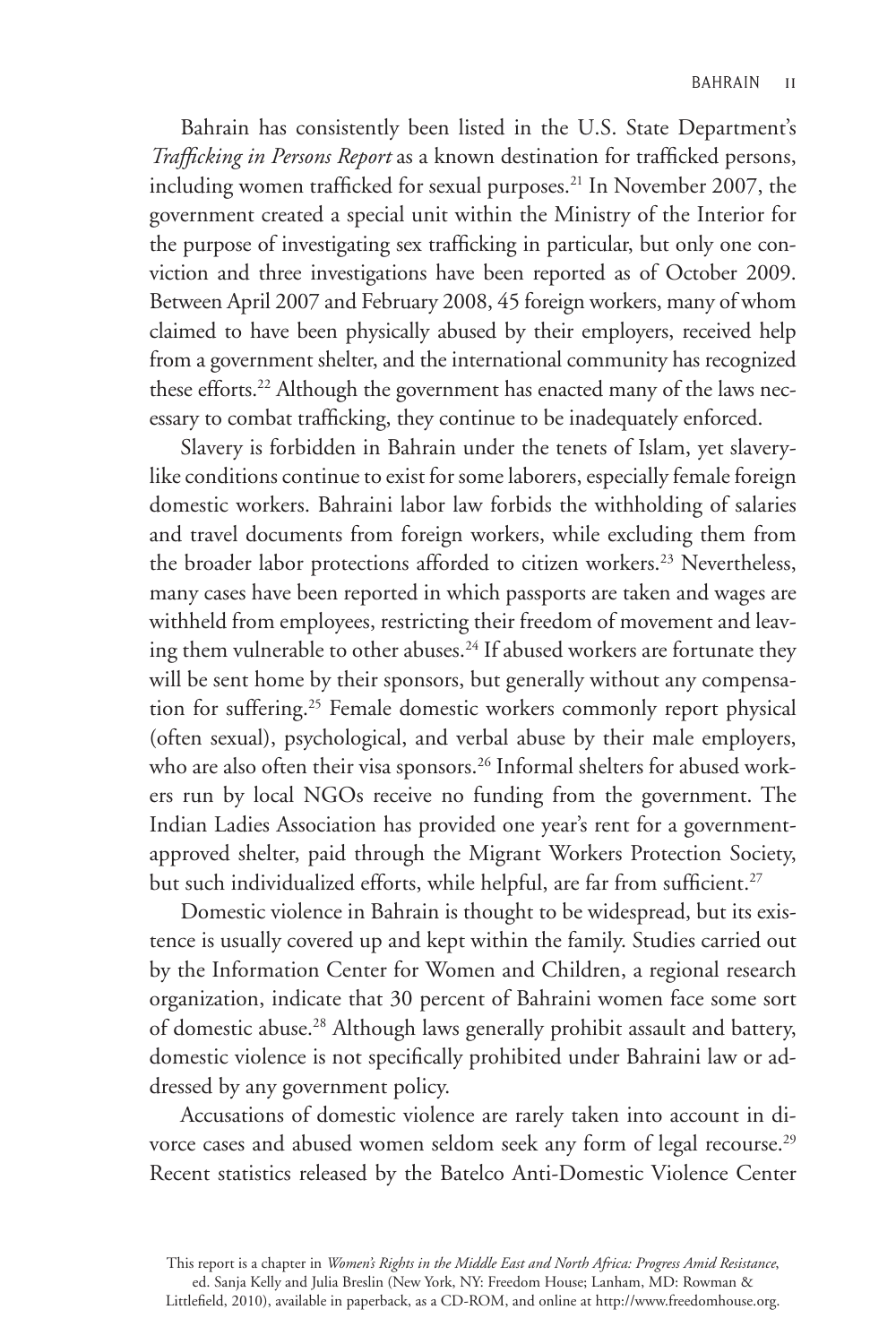indicate that the number of women seeking protection from violence in the first half of 2008 doubled as compared to 2007.<sup>30</sup> Such a surge may indicate women's growing awareness and comfort with such centers rather than any general increase in violence against women.

The number of NGOs that support victims of domestic violence is steadily increasing in Bahrain, a marked improvement for a society that did not condone speaking of such matters until recently. The Awal Women's Society has provided free legal advice to abused women since the late 1990s and also offers a telephone hotline for anonymous emotional support. The Bahraini Young Ladies' Association established the Aisha Yateem Family Coaching Center, which offers consultancy services and residential facilities. Established in March 2007, this is the only private shelter in the kingdom, but it lacks staff with adequate experience.

The Batelco Anti-Domestic Violence Center, a nonprofit organization that was created in 2006 to rehabilitate victims of domestic violence, is the only successful partnership between the private sector and civil society in the field of domestic violence. Another partnership was formed in 2007 between the U.S.-based NGO Vital Voices, the Bahraini company Smart Coaching and Research Center, and the U.S. State Department's Middle East Partnership Initiative. Together, these entities work to advance civil society activity regarding domestic violence. The program also attempts to provide training in advocacy, volunteerism, and other areas.

Victims of gender-based violence had only recently begun to receive support from the government when the Dar al-Aman Care Center for battered women was established in 2006. In May of that year, control over the shelter was transferred to the Sociologist Association; however, the center has since been publicly criticized for restricting the victims' freedom of movement and for an absence of qualified personnel. The government has also initiated training for judges who deal with domestic abuse, increased the number of policewomen, and amended Law No. 26 of 1986 to streamline Shari'a court procedures, especially with respect to alimony and child custody.31 Furthermore, the SCW has established a hotline that offers free legal advice and support to victims, and it has conducted a number of conferences and training sessions for different groups, including judges, on the issue of gender-based violence.

Although commendable, the improvements made by both NGOs and the government are insufficient to protect women from domestic abuse,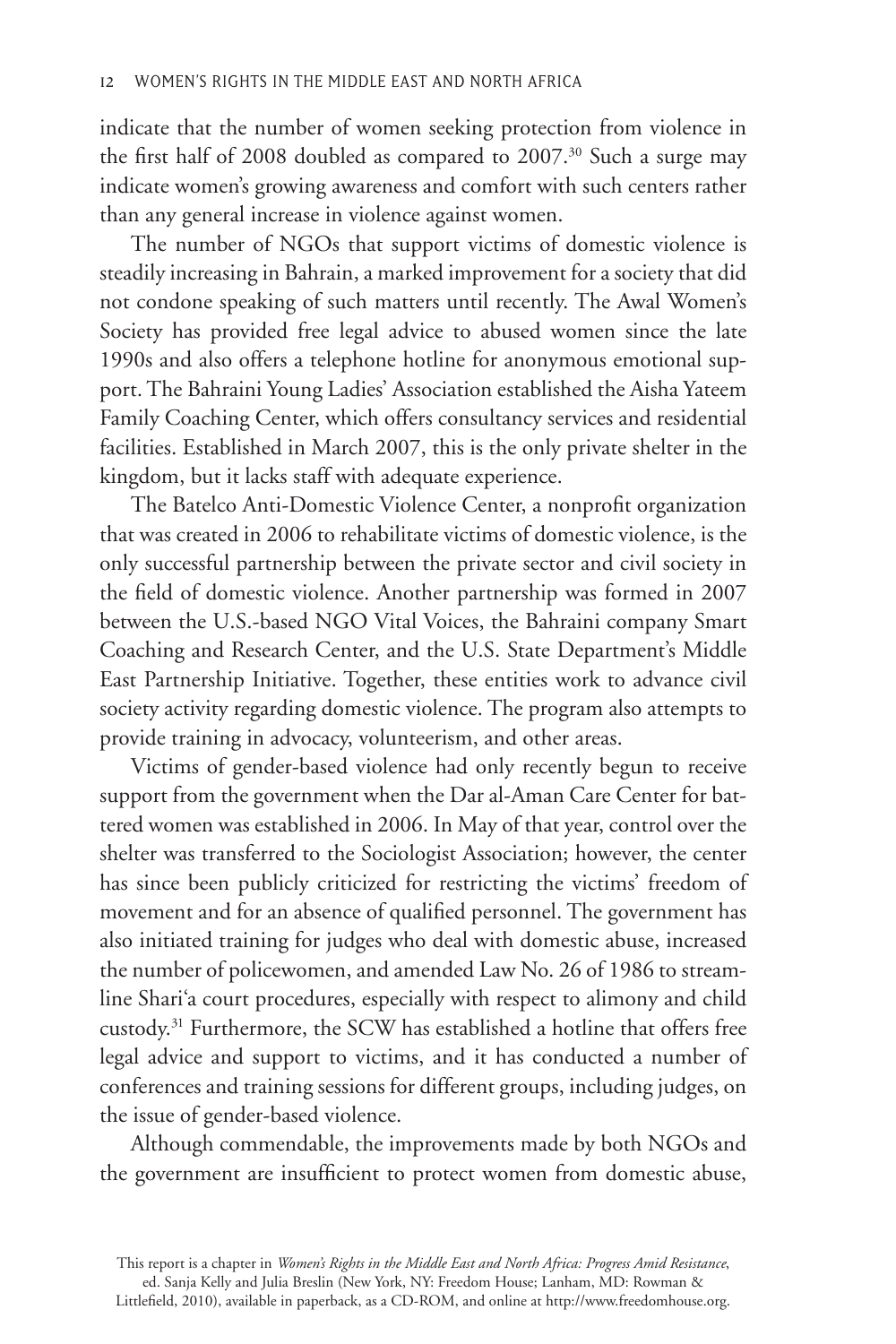particularly those who need a safe place to stay. Both the Dar al-Aman and Aisha Yateem shelters are only available to battered women for a limited period of time, and victims must seek approval by the police in order to be come residents. Until suitable alternative residences exist, financial and social pressures may force many battered women to remain in abusive homes.

Political, religious, and cultural barriers continue to restrict the free and effective work of both the government and NGOs with regard to gender-based violence and marital rights. Efforts to protect other rights for women, such as freedom of movement, have been more successful as the civil and public entities have fought to increase awareness of existing rights and advocate for their expansion. However, Bahraini activists generally remain less engaged in the fight again human trafficking and slavery-like practices, which are considered by many to be an issue reserved for international organizations.

## *Recommendations*

- $\bullet$  The government should enact legislation that specifically outlaws domestic violence and prescribes substantial penalties that will have a deterrent effect on offenders. Subsequently, the police and prosecutors should be trained to enforce such legislation effectively.
- \* Abused women should no longer be required to seek approval from the police before they may access domestic abuse shelters. Moreover, the funding should be increased for NGO programs aimed at expanding shelter capacities for abused women and monitoring vulnerable populations, including foreign workers.
- \* The government should provide specialized law enforcement units with the legislative and budgetary tools they need to carry out successful investigations and prosecutions of human trafficking offenses.
- F Victims of trafficking should be guaranteed immunity from prosecution for prostitution, illegal migration, and related offenses, granted protective and rehabilitation services, and encouraged to testify against those who confined or abused them.
- $\bullet$  Domestic NGOs, in conjunction with international bodies with experience in data collection, should conduct research that quantifies the existence of gender-based violence. This data can then be used to raise awareness and to help train the police, social workers, psychologists, and medical staff who deal directly with abused women.

This report is a chapter in *Women's Rights in the Middle East and North Africa: Progress Amid Resistance*, ed. Sanja Kelly and Julia Breslin (New York, NY: Freedom House; Lanham, MD: Rowman & Littlefield, 2010), available in paperback, as a CD-ROM, and online at http://www.freedomhouse.org.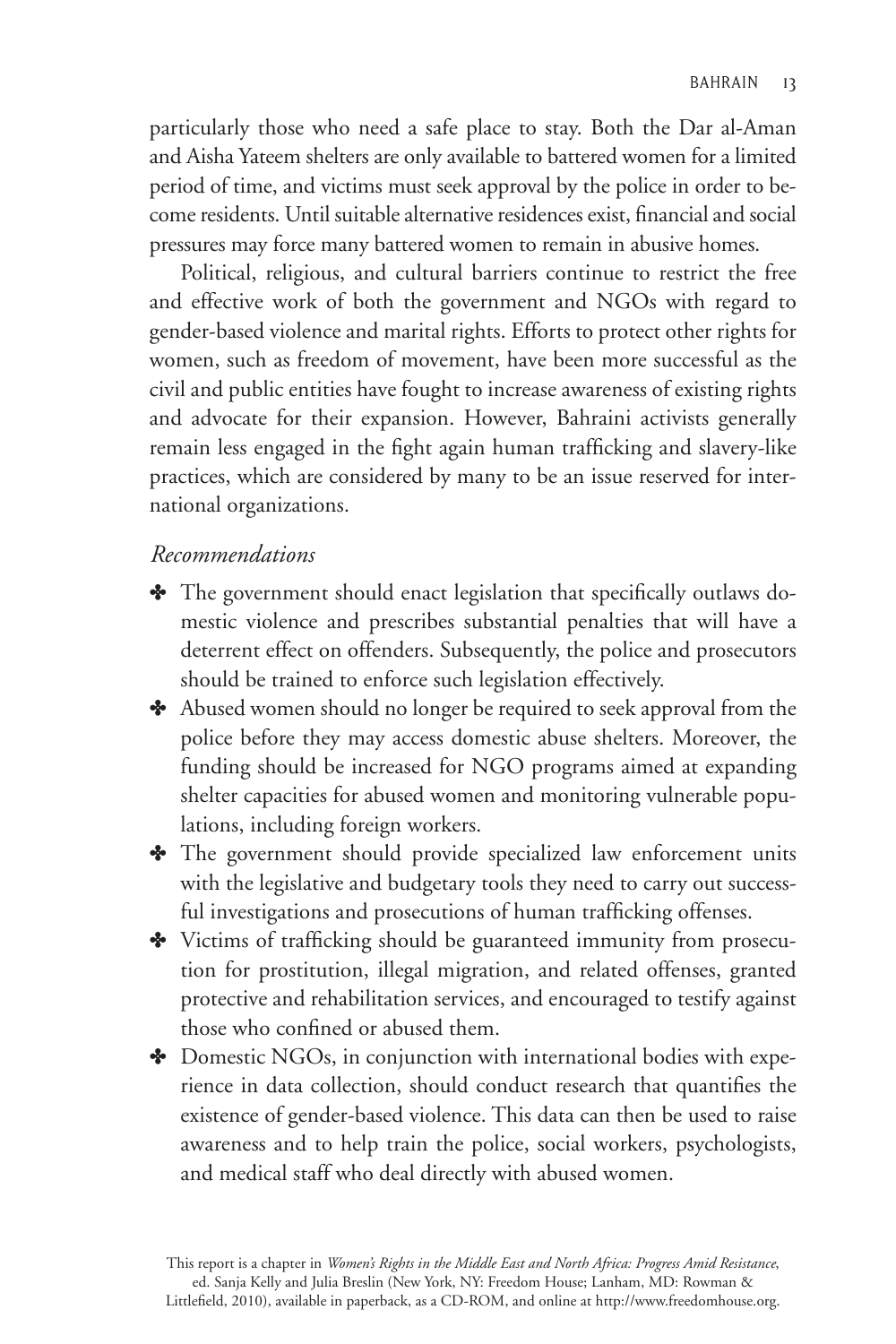### **ECONOMIC RIGHTS AND EQUAL OPPORTUNITY**

True economic equality between men and women has been difficult to achieve in Arab countries, including Bahrain, where society tends to view formal employment and business as issues for men. Islamic history, nevertheless, supports the idea of economic rights for women, and some point to Sayeda Khadijah, the Prophet Mohammad's first wife, as an example of a successful, economically independent businesswoman.

According to certain Islamic scholars, a woman's duty is to care for her home, husband, and children, while a man's duty is to treat women fairly and shoulder his family's financial responsibilities.<sup>32</sup> These expectations have resulted in corresponding gender roles for many households, but some adopt less traditional arrangements, and women are increasingly becoming financially independent through employment.<sup>33</sup> Women's responsibilities in the home have also been reduced through the widespread use of cheap domestic help, even among lower middle-class families.

Bahraini women are free to own land and property, subject to their individual financial constraints.<sup>34</sup> In the 1970s, the government established the Productive Family Project to encourage families to run small businesses from home. Following in this tradition, the government—particularly the SCW—has initiated several programs intended to increase women's economic participation. It has financed small and medium-sized enterprises and established the Family Bank to improve the living standards of low-income families and create jobs.<sup>35</sup> In addition, many NGOs, some with help of the United Nations Development Programme (UNDP), provide microcredit programs in an effort to encourage women to participate in small business ventures. The Bahrain Development Bank also offers both microcredit and larger loans, and 73 percent of its beneficiaries are now women.

Previously, women found it difficult to run their own businesses because cultural norms required that they hire men to authorize their work or manage all government documents, such as customs forms and work permits. However, since 2000, women have begun to provide such documentclearance services. Consequently, liberal, educated, middle-class women have begun to run businesses independently or hire document-clearance services operated by both sexes, which saves time and energy.

Although rules differ slightly between Sunnis and Shiites, inheritance law is governed by Shari'a. Women inherit less than men in a number of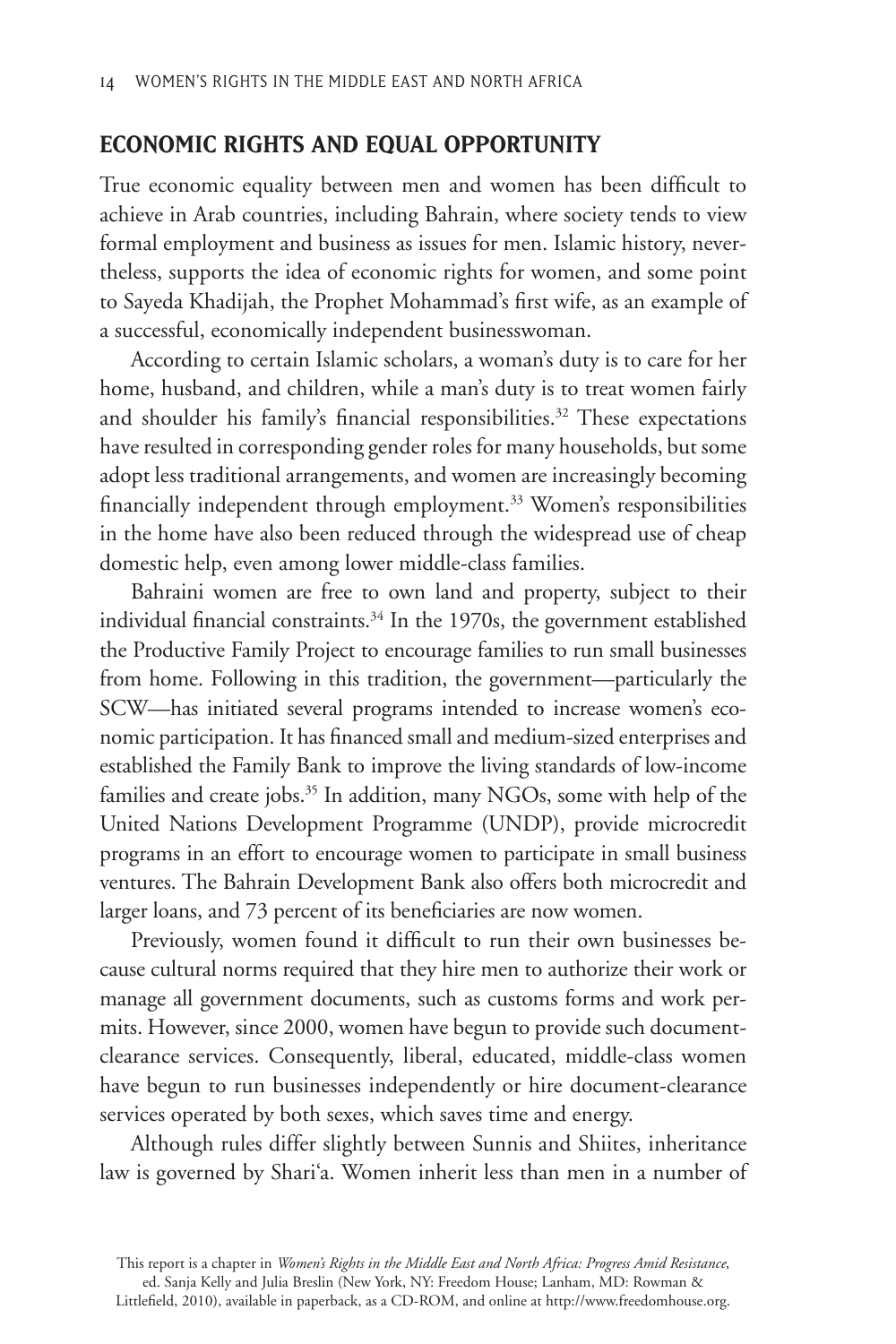situations, including where the man and woman are similarly related to the deceased. For example, a sister inherits half of her brother's share. This disparity is generally justified by the fact that men have greater financial responsibilities under the Koran and, unlike women, inherit the debts of the deceased.36 Problems arise when executors, usually a male family member, do not follow the law and refuse to give women the inheritance to which they are legally entitled. Consequently, women often face injustice during the actual division of estates.

In 2007, Bahraini women constituted 72 percent of students enrolled at the Arabian Gulf University and 67 percent of those enrolled at the University of Bahrain, the two largest postsecondary education institutions in Bahrain.37 As educated members of society, graduates tend to be more conscious of their rights and more forthright in demanding that they be respected. However, some fields remain segregated based on gender. For instance, certain technical subjects in high schools are restricted to boys, while textile classes are limited only to girls. This segregation affects future job opportunities and reflects government support for societal biases. Although no other subjects are actually restricted, women remain underrepresented in areas such as engineering and overrepresented in education and health care. From a practical standpoint, this limits women's freedom to choose their university courses and leads them to study subjects in low demand in the labor market, increasing their unemployment rate.

Article 12 of the constitution provides equal rights and opportunities to all laborers. However, according to a recent study, men, as a group, earn more than women. The average monthly salary for women employed in the public sector is 643 dinars (US\$1,705) and for men is 706 dinars (US\$1,872). The gender gap in private sector wages is even more evident: women earn an average monthly salary of 307 dinars (US\$814) while men earn 454 dinars (US\$1,204).<sup>38</sup> Moreover, women—mainly domestic workers—tend to face harsher treatment and poorer working conditions than men in similar positions.<sup>39</sup>

Although most women are free to choose their professions, certain restrictions in this domain still exist. Under Article 301 of the Private Labor Law (No. 63 of 1976), women are prohibited from working between 8:00 p.m. and 4 a.m., with certain exceptions such as jobs in health care. Law No. 5 of 1977, issued by the Ministry of Health, prohibits women from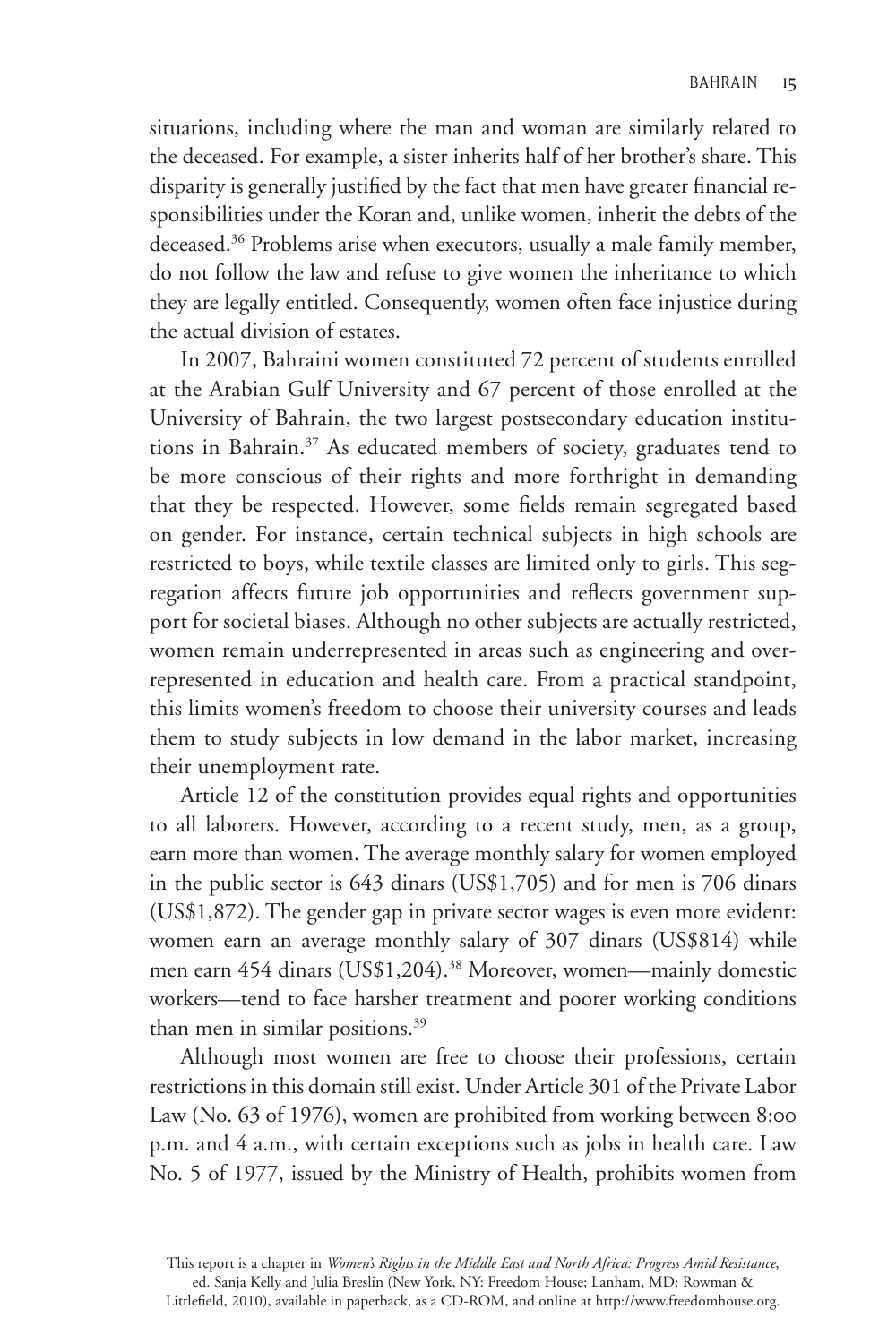doing hazardous work, which includes predominantly heavy industrial jobs.<sup>40</sup> Traditionally, women are required to seek their husband's permission to get a job, a rule that has been cemented under the 2009 Sunni personal status law.

Women constituted approximately 21 percent of the country's labor force and approximately 34 percent of adult women were employed in 2007.41 Although many obstacles to women's full and equal economic participation persist, most commonly those involving traditional social attitudes, there is a growing awareness that such mindset must change if Bahrain is to achieve its full economic potential. Exemplifying this increased awareness, a female government employee named S. Ahmed brought the first discrimination court case in 2005 after she was denied a promotion because of her gender. The case is still pending.<sup>42</sup>

In an effort to decrease Bahrain's dependence on foreign labor, companies are restricted as to the number of foreign employees they may hire in comparison to the number of Bahraini employees they have. Law No. 56 of 2008 encourages private companies to hire Bahraini women by counting each female employee as two Bahraini citizens, thereby permitting the company to hire more foreigners, who are generally cheaper to employ than citizens.

The labor law offers gender-based protections by prohibiting employers from firing women during maternity leave or because they get married.43 Several improvements have been made to gender-based workplace benefits in recent years. In 2005, maternity leave increased from 35 to 60 working days, breaks for breast-feeding increased from one to two hours a day for a six-month period, and mothers can now obtain unpaid leave for a maximum of two years at a time on three separate occasions during their working lives.<sup>44</sup> Women tend to work longer hours than most nurseries are open, creating friction between the obligations of work and motherhood. They also generally lack support as they attempt to balance their jobs with their other home duties, which continue to include most domestic chores.<sup>45</sup>

Economic support provided for women by the state is a new concept for Bahraini society, which has traditionally considered it a man's duty to care for his female relatives. The SCW is doing its part by promoting laws that reward companies that employ and promote women. In addition, the MSD and the Ministry of Justice administer funds created by the government to assist divorced women and their children.<sup>46</sup>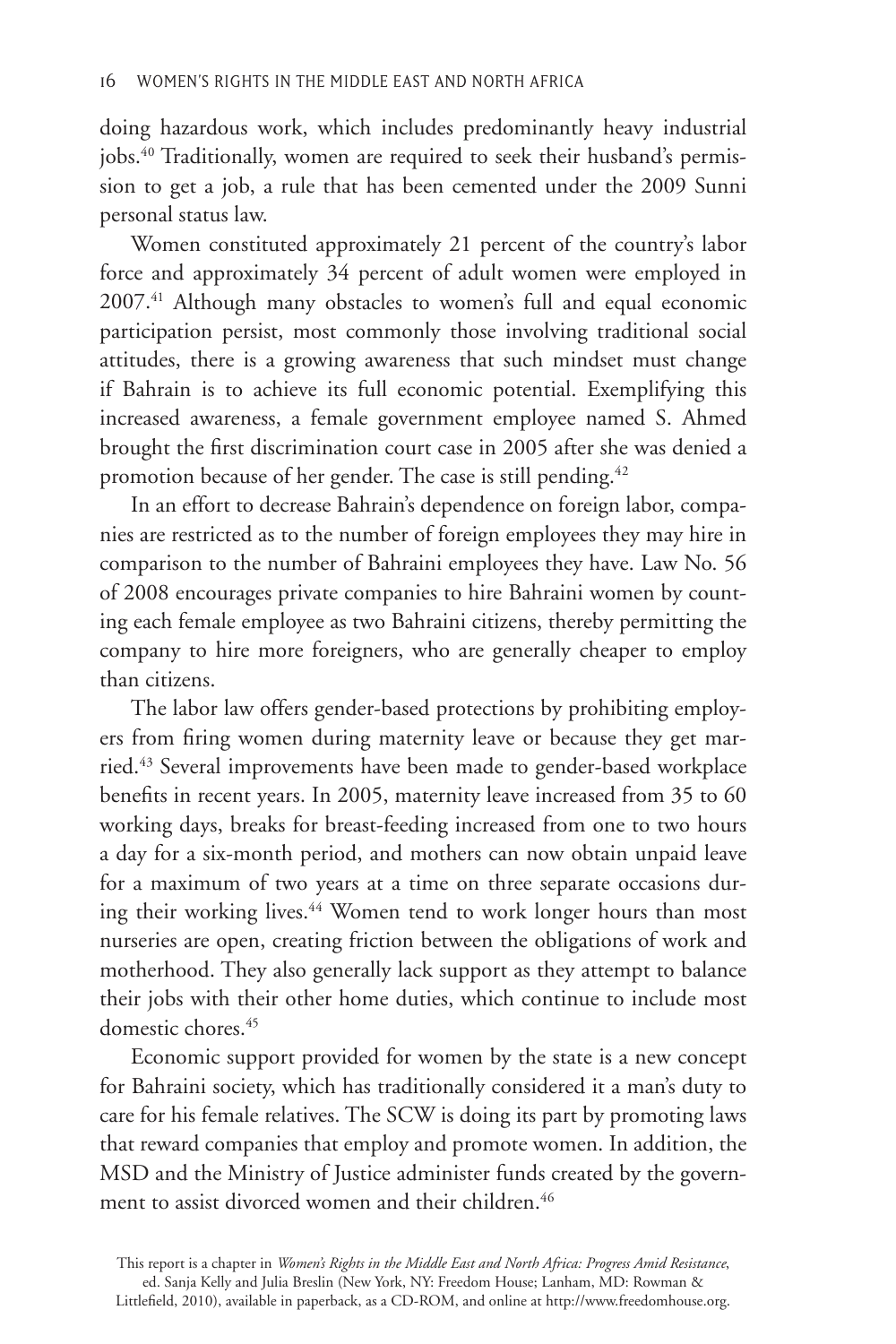Meanwhile, the Bahrain Businesswomen's Society has provided women with training opportunities in cooperation with other entities, such as the government and the UNDP. Although women represent a significant portion of the workforce and are members of the General Federation of Bahraini Trade Unions, women's issues are not on the federation's agenda to any substantial degree.<sup>47</sup> Despite the continuing existence of cultural barriers, concrete advances have been made in upholding women's economic rights in recent years.<sup>48</sup>

## *Recommendations*

- $\bullet$  The government, in cooperation with local NGOs, should create special programs to encourage women to study subjects in which they are currently underrepresented. For example, they could initiate public campaigns that highlight female engineers and scientists, create publicprivate partnerships that bring highly accomplished women to classrooms to act as role models, or create girls' science clubs.
- $\bullet$  The working hours of nurseries should be expanded to fully accommodate employed women, and the government should provide incentives for public and private companies to maintain on-site childcare.
- $\bullet$  The General Federation of Bahrain Trade Unions should make gender discrimination in the workplace one of its main issues.
- **\*** The government should scrutinize inheritance proceedings to ensure that women receive their share, provide efficient mechanisms for filing and adjudicating complaints, and publicize penalties for deliberate abuses by executors and guardians.

# **POLITICAL RIGHTS AND CIVIC VOICE**

In 2002, Bahrain became the first GCC member to grant universal women's suffrage. Chapter 1, section 2(1) of the National Action Charter provides equal rights and opportunities for all citizens of Bahrain.<sup>49</sup> Furthermore, Article 1(e) of the constitution states, "all citizens, both men and women, are entitled to vote and to stand for election, in accordance with this constitution and in the conditions and principles laid down by law. No citizen can be deprived of the right to vote or to nominate oneself for elections except by law." In spite of these broad reforms, women have remained underrepresented in the legislature, the government, the judicial system, and political parties.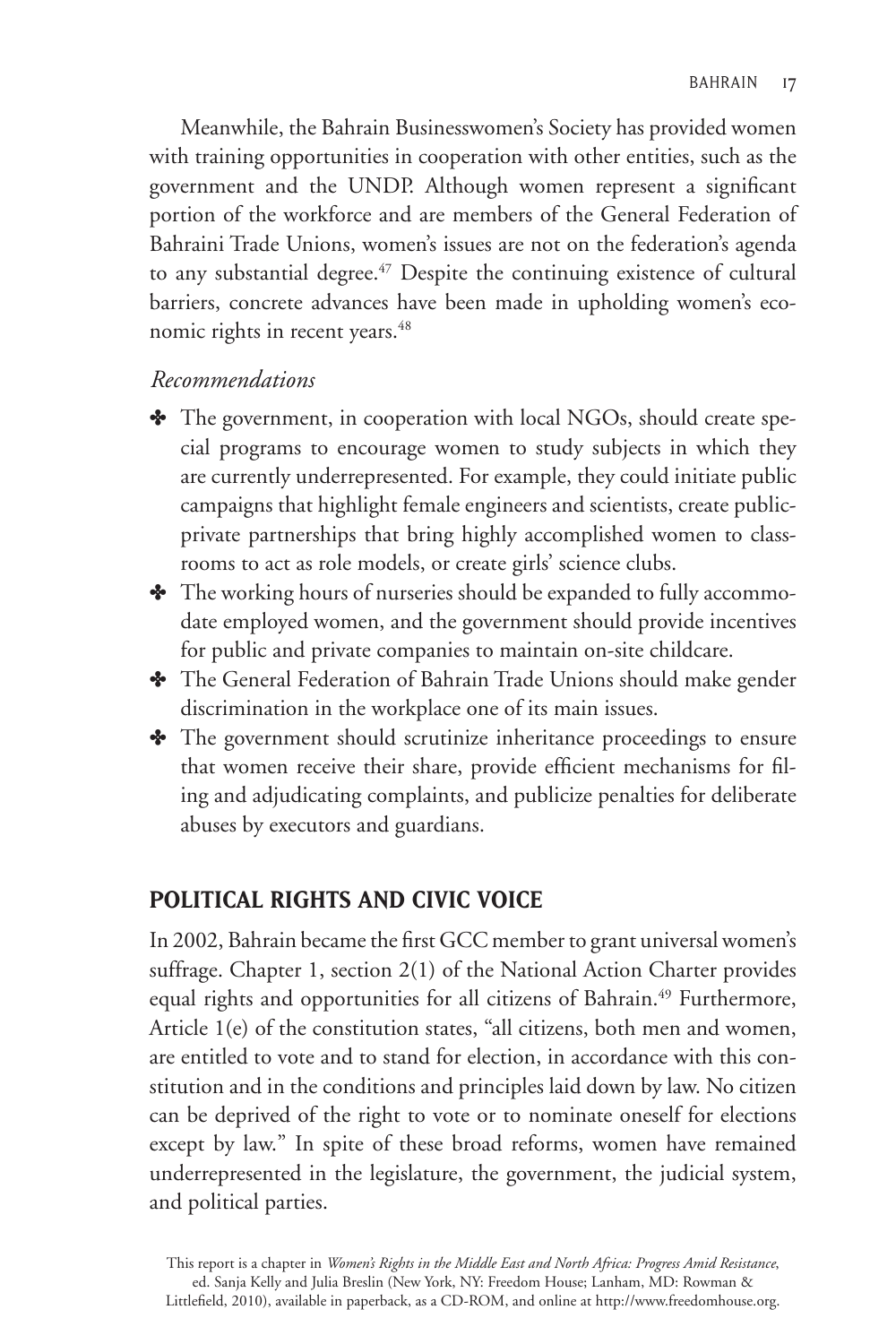The constitution grants the king with the power over the executive, legislative, and judicial authorities. He appoints cabinet ministers and members of the 40-seat Consultative Council, the upper house of the National Assembly. The lower house, or Council of Representatives, consists of 40 elected members serving four-year terms.

In 2002, six women ran unsuccessfully as candidates for the Council of Representatives. After losing that year's election by a small margin, Latifa al-Gaoud ran again in 2006, this time unopposed, and became Bahrain's first and only female parliamentarian. Generally, women face unique obstacles while campaigning, in part because they have fewer opportunities to address large groups and mixed-gender groups than men, who have wider access to mosques and other community gatherings. In all, 16 female candidates ran in the 2006 elections, and women constituted 50.2 percent of the voters, a vast improvement over the 2002 elections.

One female candidate, Munira Fakhro, a former Harvard academic and member of Wa'ad, the largest liberal political society, ran against the incumbent candidate Salah Ali, a member of the Al-Menbar Sunni Islamic Society. Fakhro had only limited support from the Al-Wefaq National Islamic Society, but the majority of women from her own region supported her in the 2006 electoral contest. She lost by only a few votes and, believing that voting irregularities had taken place, she took the case to court to ask for a repeat vote. Her request was denied. None of the liberal parties such as Wa'ad won, suggesting that her defeat was not only due to her gender but also due to her party affiliation. None of the female candidates were members of the male-dominated Islamist parties, which won the majority of the available seats.

The first Consultative Council under the current charter, appointed in 2001, started with four female members, and that figure rose to six by 2002.Eleven female members were appointed in 2006, but Houda Nonoo, a Jewish council member, has left her position to act as the Bahraini ambassador to the United States. This leaves only 10 women, or 25 percent of the council's members.

Participation by women in the national government and decisionmaking positions also remains low. Bahrain has had female ambassadors since the 1990s and became the first Arab country to have a female minister of health when Nada Haffadh was appointed in 2004. Fatima al-Baloshi of the Al-Eslah Sunni Society was later appointed minister of social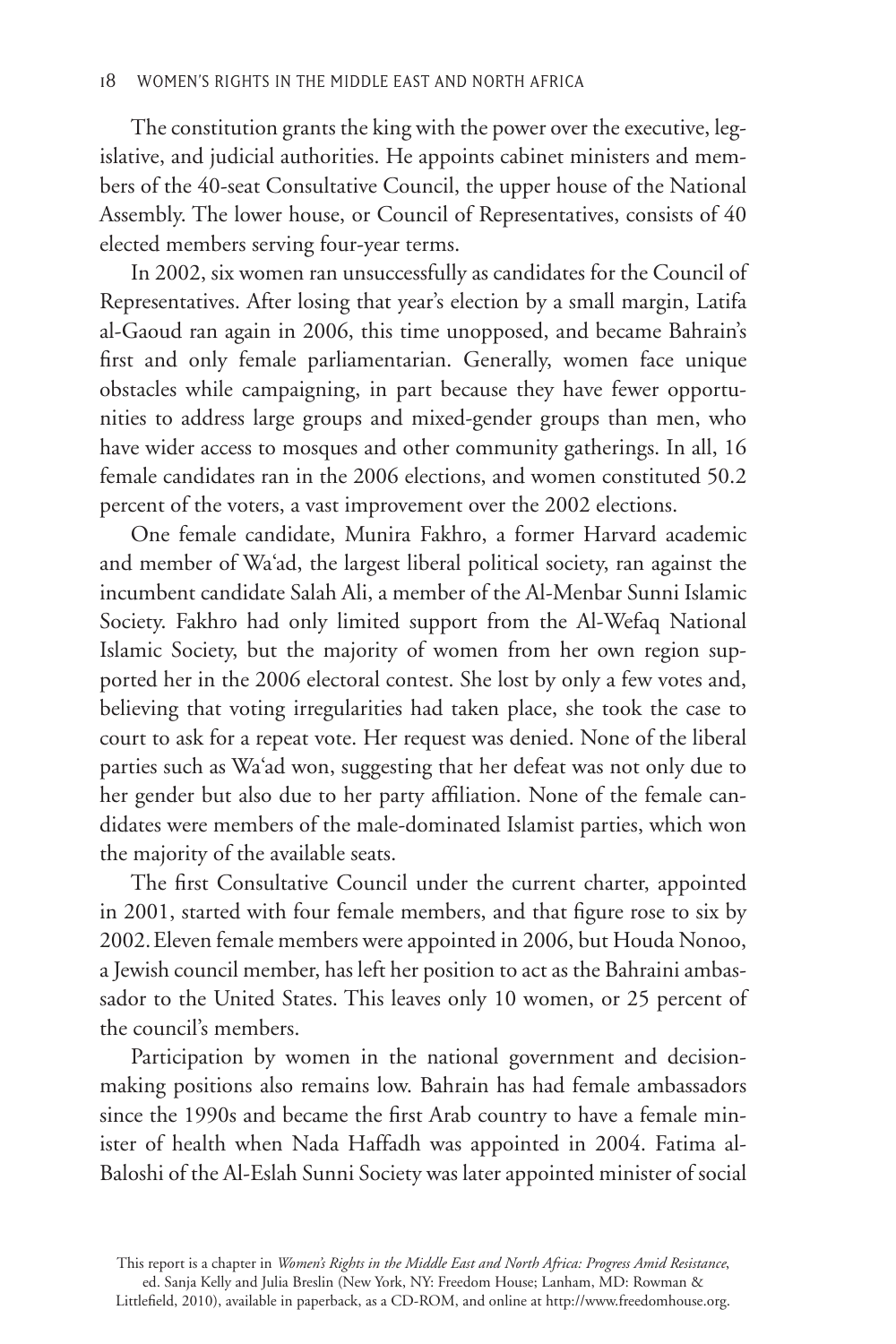development in January 2005.<sup>50</sup> Moreover, in November 2008 Sheikha May bint Mohammed al-Kalifa became the first woman in Bahrain to be ap pointed as minister of culture and information. In addition to cabinet posts, women have also been appointed as undersecretaries, college deans, and even as a university president.

Freedom of assembly in Bahrain is equally restricted for both men and women. It is regulated by Law No. 32 of 2006, which requires persons organizing a public meeting to notify the Department of Public Security. In recent years, women have freely participated in a number of demonstrations and political and social gatherings. However, in a December 2007 demonstration by families of detained political activists, both the Special Security Force and the Women's Police, Bahrain's all-female police force, were accused of dispersing the crowd in a violent and humiliating manner. Journalists were not permitted to take photographs, and some of the women who took part in the demonstration were hospitalized. When one of these women saw her mother faint inside the prison, she was allegedly forced to kiss an officer's foot before she was permitted to help her mother.<sup>51</sup> This type of treatment is not common, especially after the adoption of the National Action Charter, but when it does happen, it is not widely publicized in the media.

All NGOs in Bahrain, including women's rights organizations, are supervised by the MSD. Because NGOs are forbidden from engaging in vaguely defined "political activity," the MSD can effectively ban work on a variety of controversial topics. Any NGO whose annual budget is over 10,000 dinars (US\$26,522) must use an external auditor to monitor its finances. Moreover, all funds and donations from foreign entities are scrutinized by the government, limiting the assistance that NGOs may receive from outside sources and subjecting NGOs to additional government supervision and control.

According to Article 134 of the penal code, citizens may not attend unauthorized meetings, conferences, or symposiums held abroad or contact foreign ministers, representatives, or organizations for the purpose of discussing Bahrain's economic, political, or social issues that may harm the country's reputation. Such actions are punishable by a minimum of three months in prison and/or a fine of not less than 100 dinars (US\$265). Although this law existed prior to the sweeping 2001 reforms, it was not strictly enforced until Minister of the Interior Shaikh Rashid al-Khalifa threatened to do so in November 2008. It is unclear what kind of impact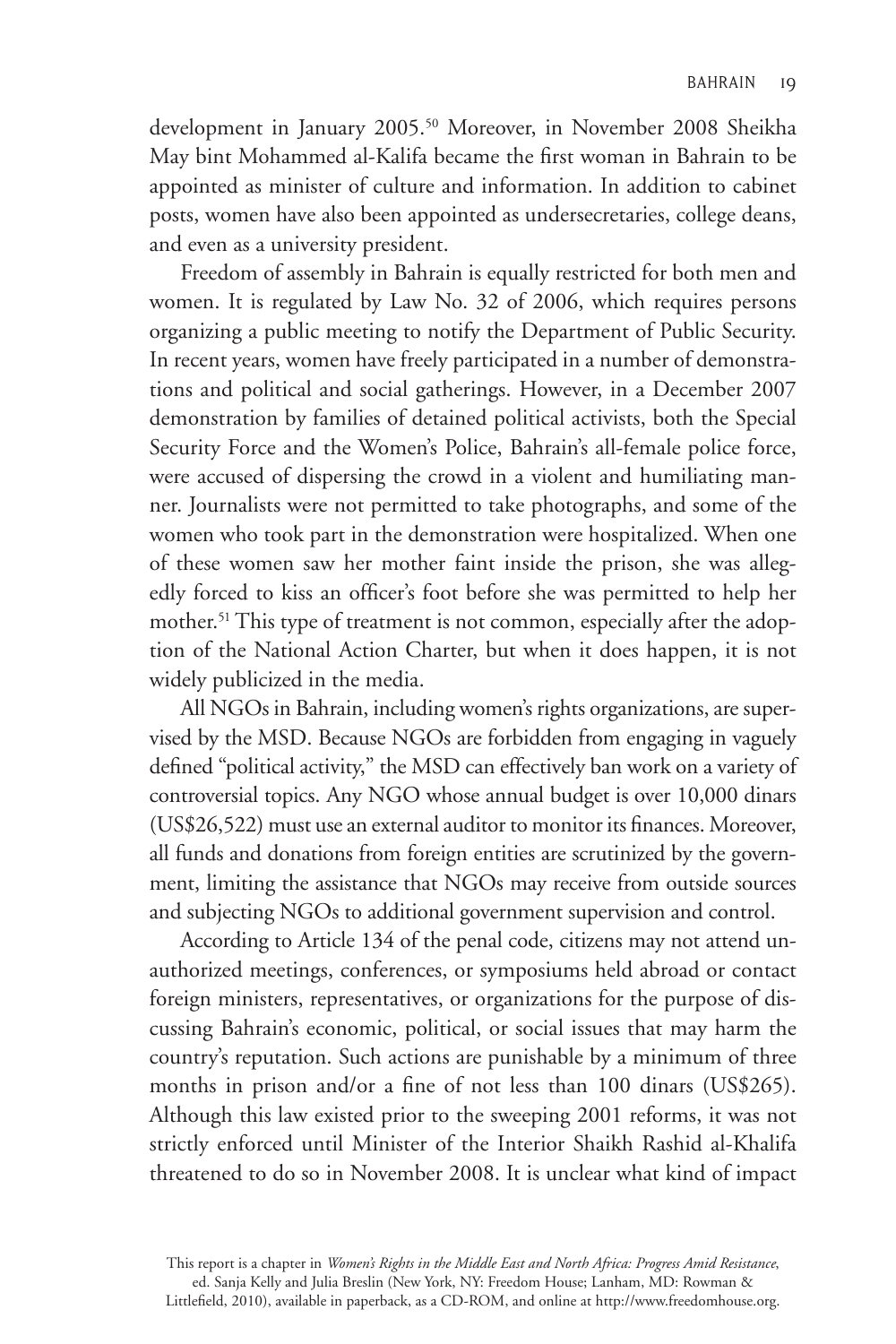the law's enforcement will have on activists' ability to openly discuss women's rights in Bahrain with various entities outside of the country.

Legal restrictions on press freedoms are also not gender based—the rights of both male and female members of the media are limited. The Press Law (No. 47 of 2002) continues to be used to restrict the coverage of sensitive issues, particularly corruption.<sup>52</sup> In 2007, 15 journalists were referred to the public prosecutor, mainly for alleged defamation of a government official or department. According to the Bahrain Center for Human Rights, state-owned Batelco, Bahrain's only Internet provider, blocked 23 discussion forums in 2007.53 Although the number of female journalists has steadily risen in recent years, only a few broadcast programs engage in open discussions about women's issues including women's political rights and domestic violence.

Thirty-one percent of Bahraini lawyers were women in 2001, and according to the University of Bahrain's records, most of the graduating and current law students since have been women. These numbers are strong compared with those in neighboring countries, in part because women have been able to act as lawyers in Bahrain since 1976. In 2003, three Bahraini women were appointed as prosecutors, two of whom have since been promoted and replaced by women, and a woman was appointed director of public prosecutions in 2007. In June 2006, Mona al-Kawari was appointed to the High Civil Court as Bahrain's first female judge. A second, Dhouha al-Zayani, was appointed to the Constitutional Court in 2007, and Fatima Hubail was appointed in 2008 as a Lower Criminal Court judge. In total, there are only seven women in the judiciary and none in the Shari'a courts, which hear the cases that most often and most directly affect women.<sup>54</sup> Although a variety of views exist on the matter, most Islamic scholars in Bahrain believe that women may not act as judges in the Shari'a courts.<sup>55</sup> Some, however, suggest that women could be appointed in cases related to women's issues.

Political organizations such as the Al-Wefaq National Islamic Society and the Al-Menbar Sunni Islamic Society hardly address women's political rights in their agendas. Meanwhile, the Women's Union and other NGOs advocate for women's rights generally, and although they incorporate women's political rights into their work plans, their political work is limited because they are not registered as political societies. Additionally, because most of the political societies are religious, cooperation between them and women's societies is limited at best, and they often conflict.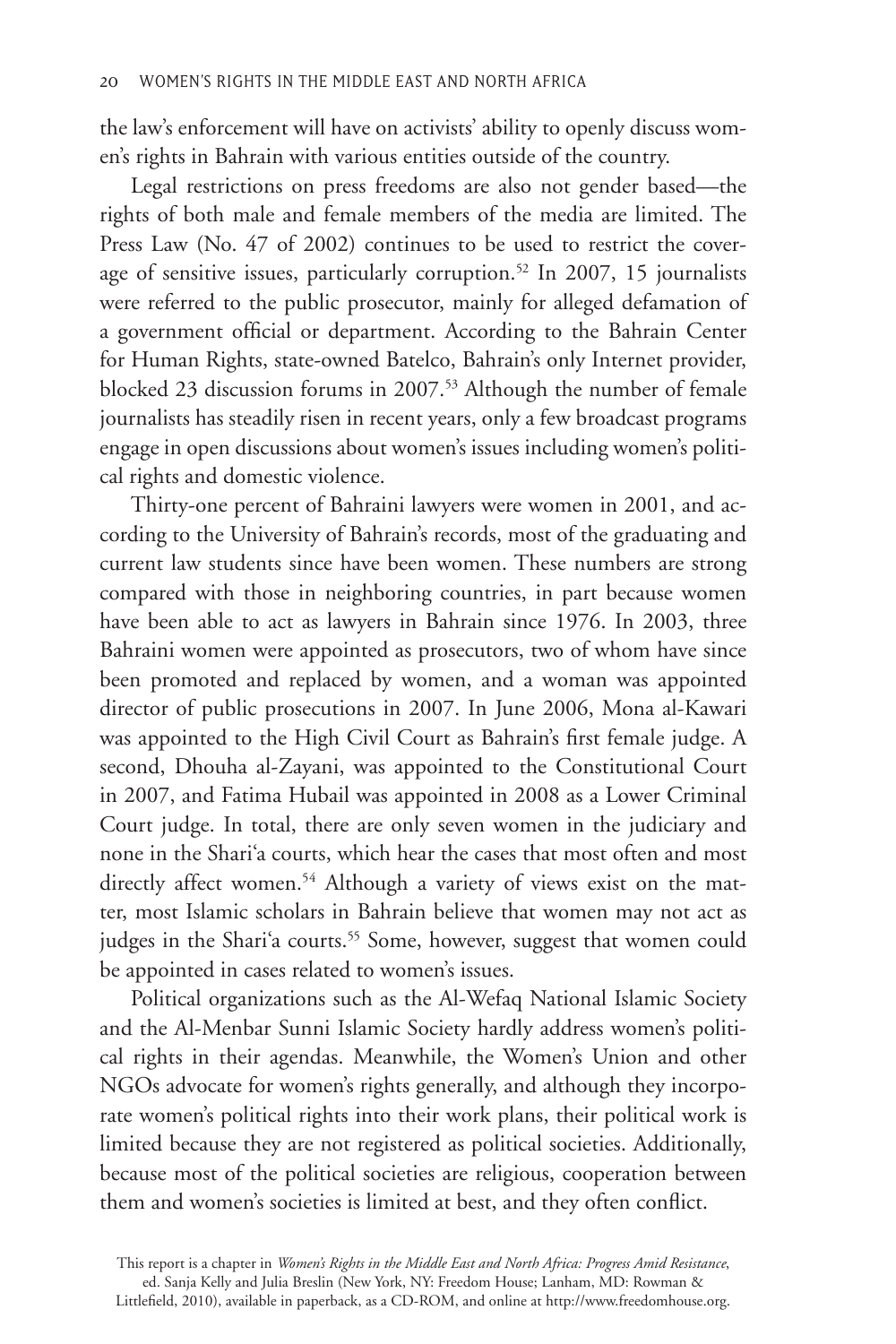### *Recommendations*

- $\triangleq$  Local NGOs should provide training for female political candidates on how to run successful political campaigns, mobilize popular support, and effectively engage the media. They should also organize networking events in which successful female candidates from other Arab nations could share their election strategies with female political leaders in Bahrain.
- $\cdot \cdot$  The government should abolish Article 134 of the penal code so that governmental and NGO representatives, including women's rights activists, may take part in meetings and discussions with foreign entities about issues pertaining to Bahrain without fear of persecution.
- $\triangleq$  The government should appoint a larger number of women to the Consultative Council and the judiciary, especially the Shari'a courts, and place more women in decision-making positions.
- F Secular women's rights organizations should initiate a frank dialogue with religious groups. Such a dialogue would enable discussions about religion, women, and politics, and would provide opportunities for strategic cooperation.

## **SOCIAL AND CULTURAL RIGHTS**

The social and cultural rights of Bahraini women are greatly affected by traditional societal norms, which place higher premiums on the rights and preferences of men. As a result, women tend to be treated unequally in diverse areas of social and community life. Within the last five years, however, modifications have been made to housing and unemployment benefits in order to protect both men and women from poverty. The establishment of the Women's Union and greater participation by women's NGOs has further increased women's influence in society, but their power still remains limited.

Women and men have equal access to health care, which is provided to citizens free of charge and to resident noncitizens for a low fee. The government has placed great importance on health care rights, which have improved significantly in recent years. Life expectancy in 2006 was 76 years for women and 74 years for men, up from 74 years for women and 72 years for men in 2000. According to the World Health Organization, the maternal mortality rate during childbirth is 32 in 100,000, which is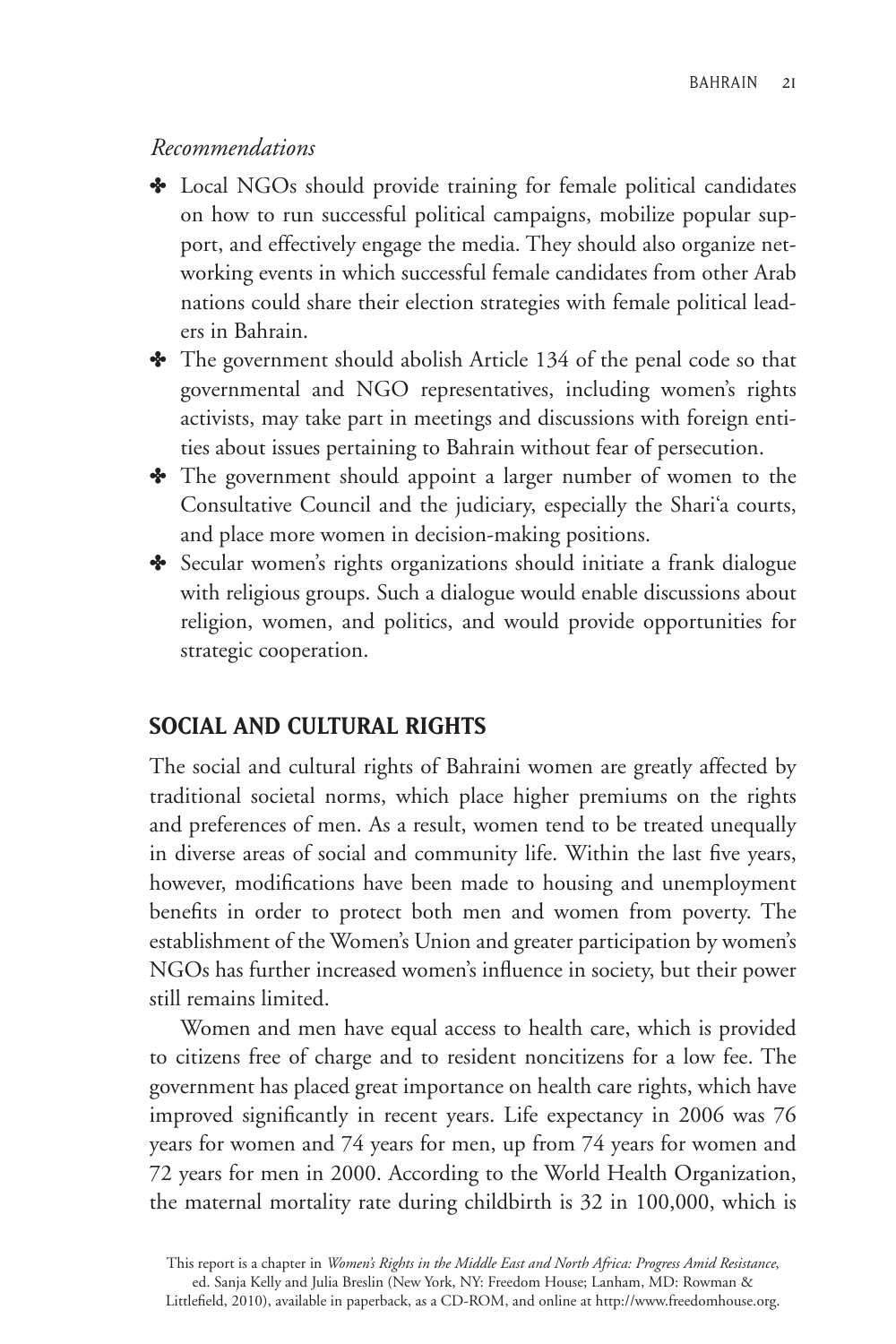significantly lower than the world's average but higher than several other GCC countries including Kuwait, Saudi Arabia, and Qatar.<sup>56</sup>

Although women are legally permitted to make decisions about birth control, they often ask permission from their husbands and may take advice from religious leaders when deciding on the matter. Sterilization is allowed only with the permission of the husband and may only be carried out in a legally and religiously acceptable manner. Ultimately, the decision depends on the health condition of the woman and whether normal birth control methods will work.

A woman must also secure her husband's permission before she may undergo a cesarean section delivery unless the surgery is urgent or if the husband is absent. Abortion is only permitted for the health of the mother and also requires a husband's permission. If an abortion is sought for financial or family planning reasons, it will not be permitted, and even in cases of fetal impairment, it is generally not acceptable. Bahrain is one of the first countries in the GCC region to require premarital health check-ups, which include blood screenings for genetic conditions, partly because of the high rate of marriage between relatives.<sup>57</sup>

A woman's virginity is considered an important part of her family's honor, but brides are no longer required to provide proof of their virginity, and harmful traditional practices such as female genital mutilation are not common in Bahrain.58 Polygamy is practiced among a diverse minority within the country, including members of different sects and men with varying levels of education. However, the practice is not highly widespread because it requires the husband to have substantial financial resources so that he may support his wives and children. *Muta'a* (short-term marriages) are practiced by some Shiites, and other types of temporary marriages occur within Sunni communities, but people do not generally discuss these practices and they are not universally accepted.

Unmarried women typically live with their parents or, if their parents are no longer living, with a male relative, and they are expected to look after the old and sick in the family.59 It is socially unacceptable for a woman to live alone, but it has become more permissible for multiple related women to live together without a male relative. Single women living with their families may be allotted a separate area of the house which they may treat as their own, effectively living alone within the family household.

In Bahrain, housing benefits were established as early as 1975 to provide suitable homes for families who were unable to build their own. Law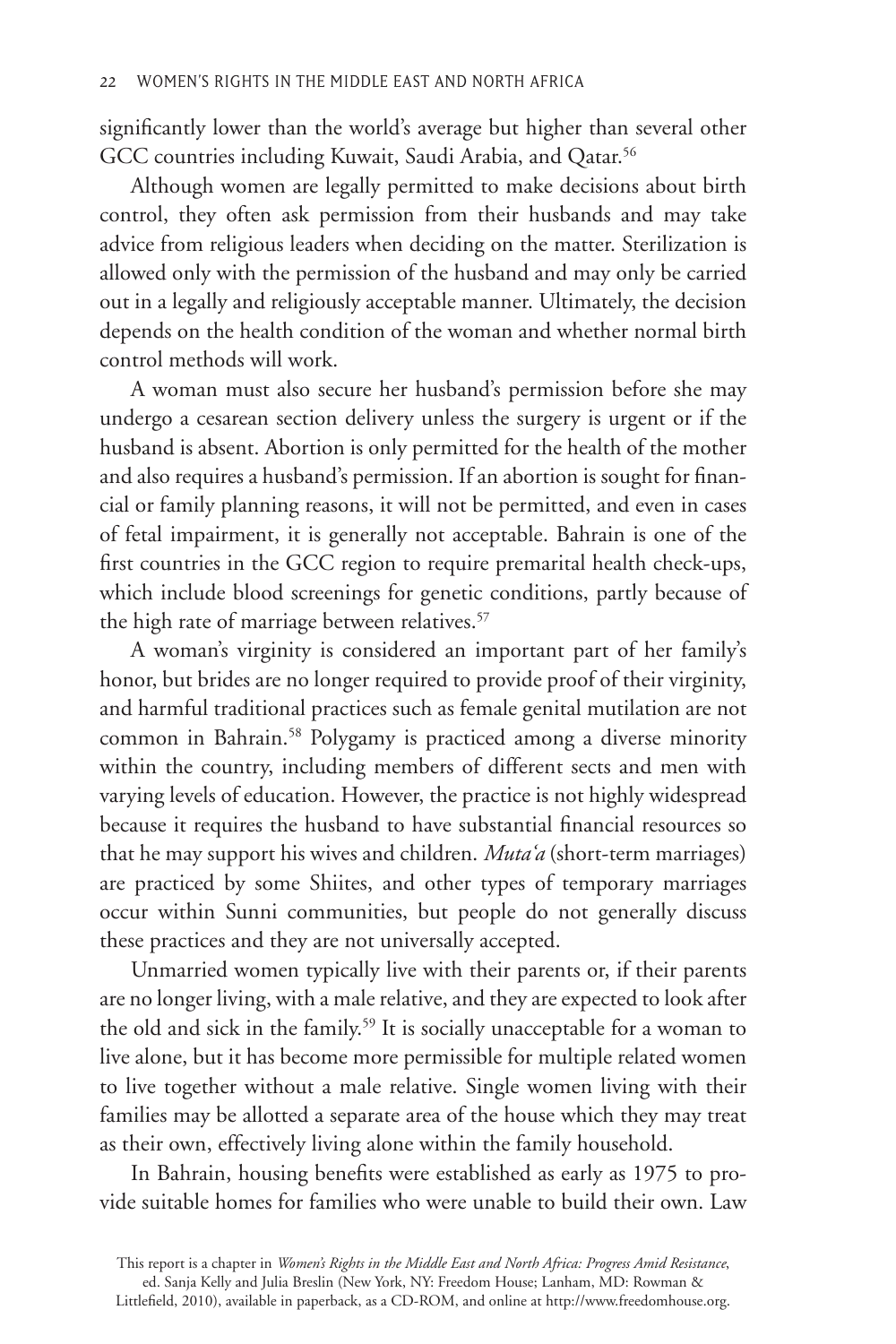No. 12 of 2004 grants divorced women the right to their share of the family home if they can prove that they have contributed to monthly property payments. Families that are unable to afford a house are entitled to benefits if they are: a husband and a wife (polygamy does not give the man the right to more than one house); a single-parent family, whether the lone parent be a man or a woman; or an adult, unmarried son or daughter residing with his or her parents if neither the applicant nor the parents own a suitable home or land that is fit for building a home.<sup>60</sup> Regarding the first category, if only the man pays the premiums, the house must be registered in his name alone. However, if the wife or wives contribute, then the house is registered according to the contributions of each occupant.<sup>61</sup>

Women are better able to participate in and influence community life, policies, and social development at the local level than at the national level. Today, more than 4,000 women constitute over 60 percent of the membership in NGOs, and many have taken leading roles in their organizations.<sup>62</sup> There are 456 NGOs in Bahrain as of May 2008,<sup>63</sup> but only 19 concentrate on women's rights. Twelve of these women's organizations are members of the Bahraini Women's Union, which aims to involve women actively in political life—including decision-making positions in parliament and other government bodies—and fight all forms of gender discrimination. It was officially created in September 2006 after almost five years of political and legal battles surrounding its licensing.

Women's participation in NGOs directly relates to their success in local and national elections because female candidates depend on support from their groups' members. Only five female candidates ran in the 2006 municipal elections as compared to 31 candidates in 2002, perhaps because highly qualified women preferred to run in the parliamentary elections instead.<sup>64</sup>

The media today plays an important role in people's lives, and Bahraini women have always been steady but underrepresented participants in this field. Women constitute 30 percent of employees at the Ministry of Culture and Information, and 13 percent of these play an active role in the functioning of their respective media outlets. Twenty-one percent of Bahrain Radio and Television Corporation employees are women, the majority of whom are broadcasters. In addition, women make up 50 percent of print editors, and there are twice as many female students as male students in the Information Department at the University of Bahrain. However, not many media outlets produce quality programming on women's rights.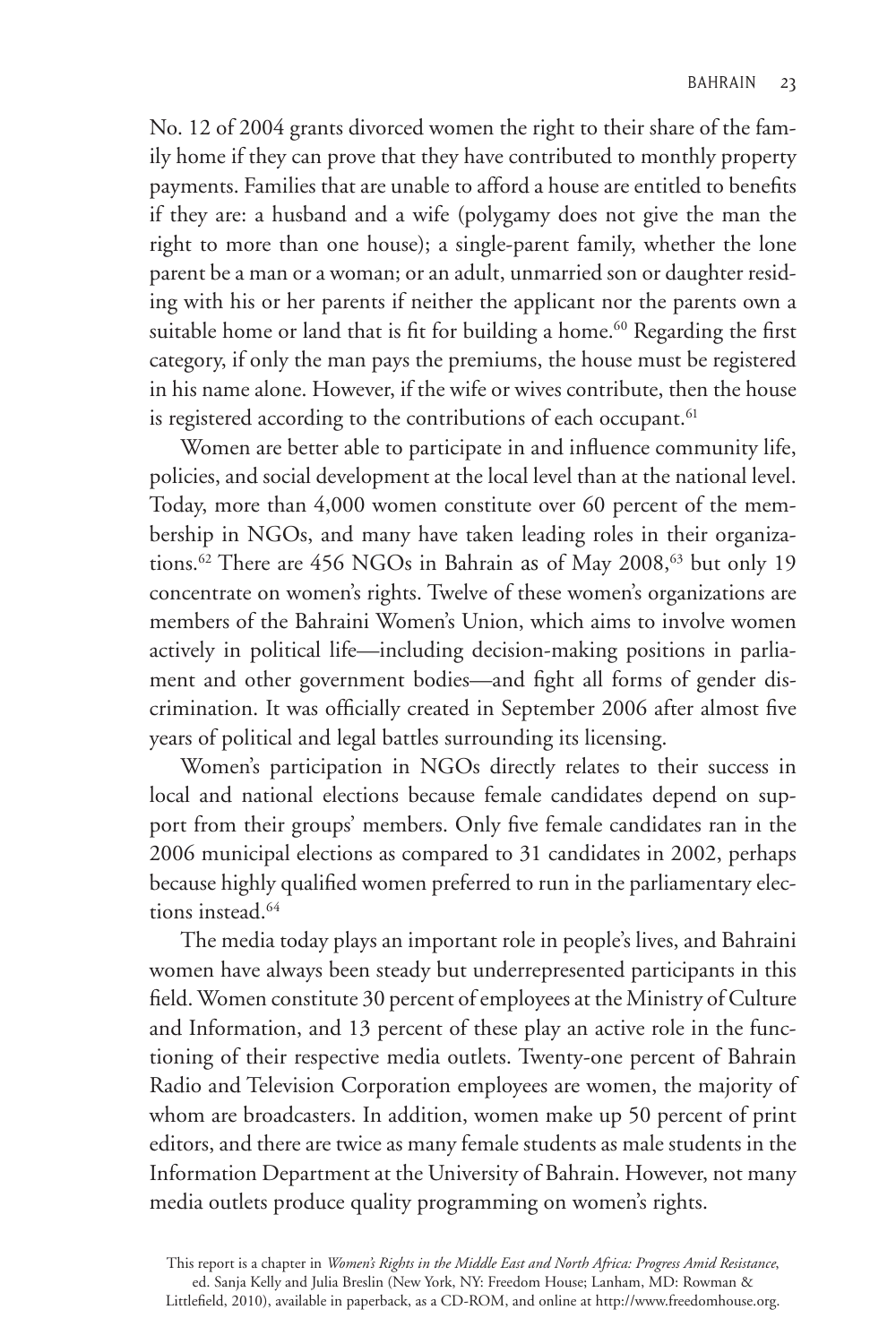Radio, television, print, and Internet media cover traditionally female topics such as family, fashion, beauty, and cooking. For instance, an Englishlanguage women's magazine called *Women This Month* focuses on beauty, fashion, and similar issues, while websites and online magazines such as WomenGateway.com cover a variety of subjects including business, legal rights, and news concerning women. Moreover, the SCW issues an Arabiclanguage magazine that focuses on news from the SCW, conferences, and new royal decrees benefiting Bahraini women.

Although Bahrain has produced only a few movies, several television series are made each year, many of which depict violence toward women as an accepted societal practice rather than raising awareness about women's issues. On the rare occasions when serious issues regarding domestic violence or human trafficking are highlighted, the viewership tends to be low and many complain about the program in the newspapers.

The government attempts to protect both male and female citizens from poverty, and the kingdom ranks third among Arab countries and 41st worldwide in the UNDP's 2008 Human Development Index. Laws and policies have been altered in an effort to raise the standard of living for all citizens, and women in particular have benefited from these changes. Monthly assistance is now offered to orphans and widows, female government workers are granted social allowances,<sup>65</sup> and unskilled labor contracts reserved for Bahraini citizens include workers of both genders.<sup>66</sup>

The National Employment Project was established in 2005 to increase employment opportunities for Bahraini nationals and provide training programs for those seeking jobs. Women account for 74 percent of those who registered for this project. In December 2007 the first eligible Bahraini citizen was paid under the Unemployment Insurance System. Of the 7,810 citizens eligible for this plan, 81 percent were female.<sup>67</sup> Some citizens, including a large number of women, allegedly register for unemployment benefits even though they never intend to apply for a job.

Human rights standards, including women's rights, have the potential to improve in accordance with the commitments that the kingdom made by becoming a member of the UN Human Rights Council. The effectiveness of women's rights NGOs, however, continues to be constrained by the rules of the MSD, which monitors their work and limits their international funding. In particular, NGOs are not permitted to accept funds from or donate money to foreign organizations without permission from the MSD. Some religious scholars also advocate on behalf of women, but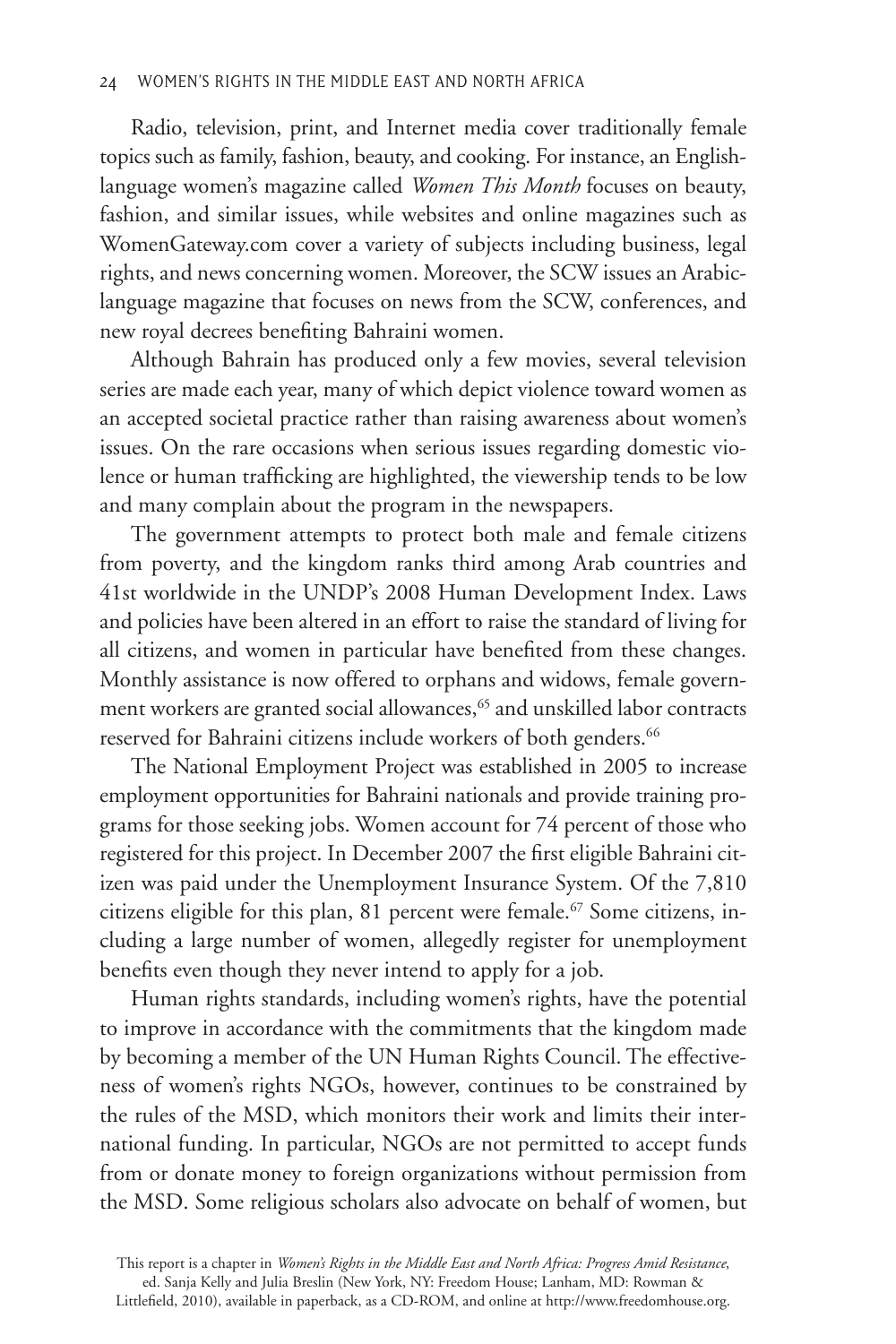their intentions and purposes differ greatly from those of NGO members and other women's rights activists.

## *Recommendations*

- Women should be permitted to make all decisions regarding their health independently, including whether to have a cesarean section at childbirth.
- $\cdot \cdot$  The government, national, and international organizations should sponsor television programming and other media content that appropriately addresses—whether directly or indirectly, or in dramatic, documentary, or talk-show formats—problems like domestic violence and human trafficking, as well as subtler social obstacles faced by women. Moreover, the government should withhold all state funding from programming that portrays violence against women as socially acceptable.
- \* The government should extend housing benefits to broader categories of applicants, such as single or separated women, to accommodate individuals escaping abusive households or pursuing economic and social independence.
- The Women's Union should establish a website that addresses women's issues in Bahrain and raises awareness about women's rights on all levels. This website should contain links to websites that address women's issues worldwide.

# **AUTHOR**

**Dunya Ahmed Abdulla Ahmed** is an assistant professor and lecturer in the Department of Social Sciences at the University of Bahrain. She completed her PhD in social work at the University of Warwick, specializing in gender, disability, and Islam. She is the first person to hold a PhD in social work in Bahrain and concentrates mainly on gender equality and the rights of people with disabilities. She is also an active member of several NGOs.

# **NOTES**

- <sup>1</sup> Cabinet Affairs Minister Sheikh Ahmed bin Ateyetala, as quoted in A. Glass, "Bahrain Accused of Population Cover-Up," in *Arabian Business*, February 6, 2008, http://www .arabianbusiness.com/510464-expatriates-rob-bahrain-nationals-of-jobs?ln=en.
- 2 I. Glosemeyer, "Political Parties and Participation: Arabian Peninsula," in *Encyclopedia of Women and Islamic Cultures*, 551–553; M. Seikaly, "Women and Religion in Bahrain: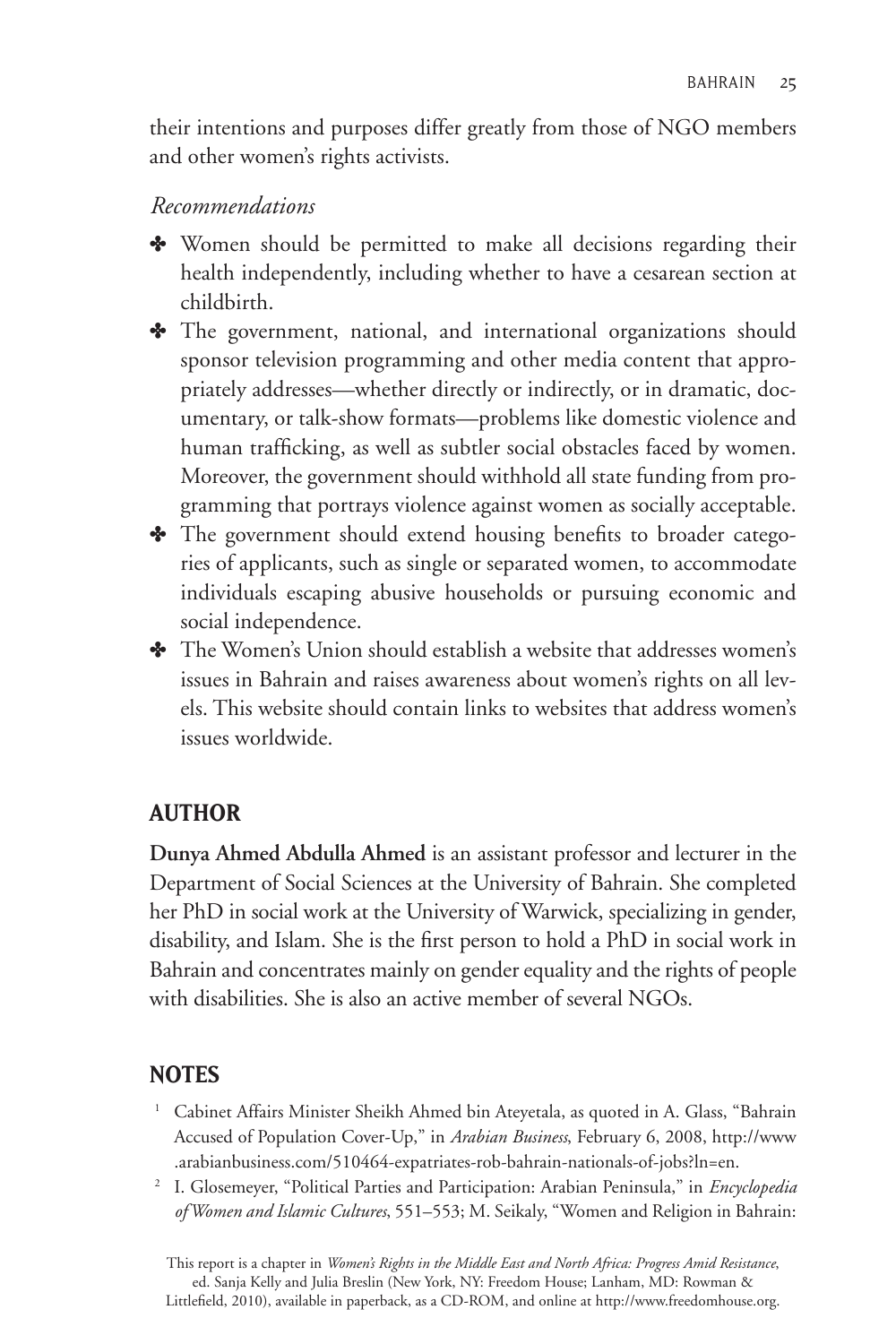An Emerging Identity," in Y. Haddad Yvonne and J. Esposito, eds., *Islam, Gender, & Social Change* (New York, Oxford: Oxford University Press, 1998), 169–189.

- 3 "Four Bahrainis Among 50 Most Powerful Arab Businesswomen," *Al-Waqat* (Bahrain), May 23, 2008.
- 4 Constitution of the Kingdom of Bahrain, Law No. 17 of 2002, Article 5(b), http://www .pogar.org/publications/other/constitutions/bahrain-02e.pdf.
- 5 Bahraini Citizenship Act (last amended 1981), September 16, 1963, Articles 4 and 5, http://www.unhcr.org/refworld/docid/3fb9f34f4.html.
- 6 Habib Toumi, "Children of Foreign Fathers Get Bahraini Citizenship," *Gulf News*, September 20, 2006, archive.gulfnews.com/articles/06/09/20/10068736.html.
- 7 Suad Hamada, "Bahraini Nationality Law Challenged in Court," *Khaleej Times*, May 26, 2009, http://www.khaleejtimes.com/darticlen.asp?xfile=data/middleeast/20 09/May/middleeast\_May520.xml&section=middleeast&col.
- 8 Suad Hamada, "GULF: Gender Discrimination in Nationality Laws," IPS News, September 17, 2009, http://www.ipsnews.net/news.asp?idnews=48473; see also Suad Hamada, "Bahraini Women to Get Equal Nationality Rights," *Khaleej Times*, July 13, 2009, http://www.khaleejtimes.comDisplayArticleNew.asp?section=middleeast&xfile =data/middleeast/2009/july/middleeast\_july261.xml.
- 9 Rose Foran, "Women in Bahrain to Lobby for Equal Nationality Rights," the Media Line (reprinted on the Bahrain Center for Human Rights website), July 13, 2009, http:// www.bahrainrights.org/en/node/2927.
- <sup>10</sup> "New Personal Status Law for Sunni Women"; see also "Bahrain Parliament Passes Family Law for Sunni Section," *Sahil News*, May 14, 2009, http://www.sahilnews.org/ english/news.php?catID=gulfnews&nid=5370.
- 11 Bahrain Penal Code, Articles 339, 344-1, 345-1, 346-1, 347, 348, http://www.women gateway.com/arwg, in Arabic.
- <sup>12</sup> Bahrain Penal Code, Article 353, http://www.womengateway.com/NR/exeres/73F00 D14-DE0A-41E1-86CF-55E18761850D.htm, in Arabic.
- 13 Bahraini Penal Code, Article 334, http://www.scw.gov.bh/media/pdf/Initial-Second-Periodic-Reports.pdf, in Arabic, and http://www.unhcr.org/refworld/docid/47ea235f 2.html, 104, in English.
- <sup>14</sup> B. P. Pradeep, "Mum Caught Up in Hotel Vice Raid," *Gulf Daily News* (Manama), 2008.
- <sup>15</sup> "The Supreme Council for Women in Bahrain Established," *Bahrain Brief* (London: Gulf Centre for Strategic Studies) 3, No. 4 (2002).
- 16 Bahrain National Action Charter (2001), http://www.pogar.org/publications/other/ constitutions/bahrain-charter-01e.pdf.
- <sup>17</sup> Embassy of the Kingdom of Bahrain, "About: Religion," http://www.bahrainembassy .org/index.cfm?fuseaction=section.home&id=28.
- 18 H. Kholoussy, "Marriage Practices: Arab States," in *Encyclopedia of Women & Islamic Cultures*, 250–252.
- <sup>19</sup> Munira A. Fakhro, *Women at Work in the Gulf* (Abingdon: Taylor & Francis, 1990).
- 20 Suad Hamada, "Lawmaker in Bahrain Slams Minimum Age for Marriage," *Khaleej Times*, April 24, 2009, http://www.khaleejtimes.com/DisplayArticleNew.asp?col=& section=middleeast&xfile=data/middleeast/2009/April/middleeast\_April398.xml;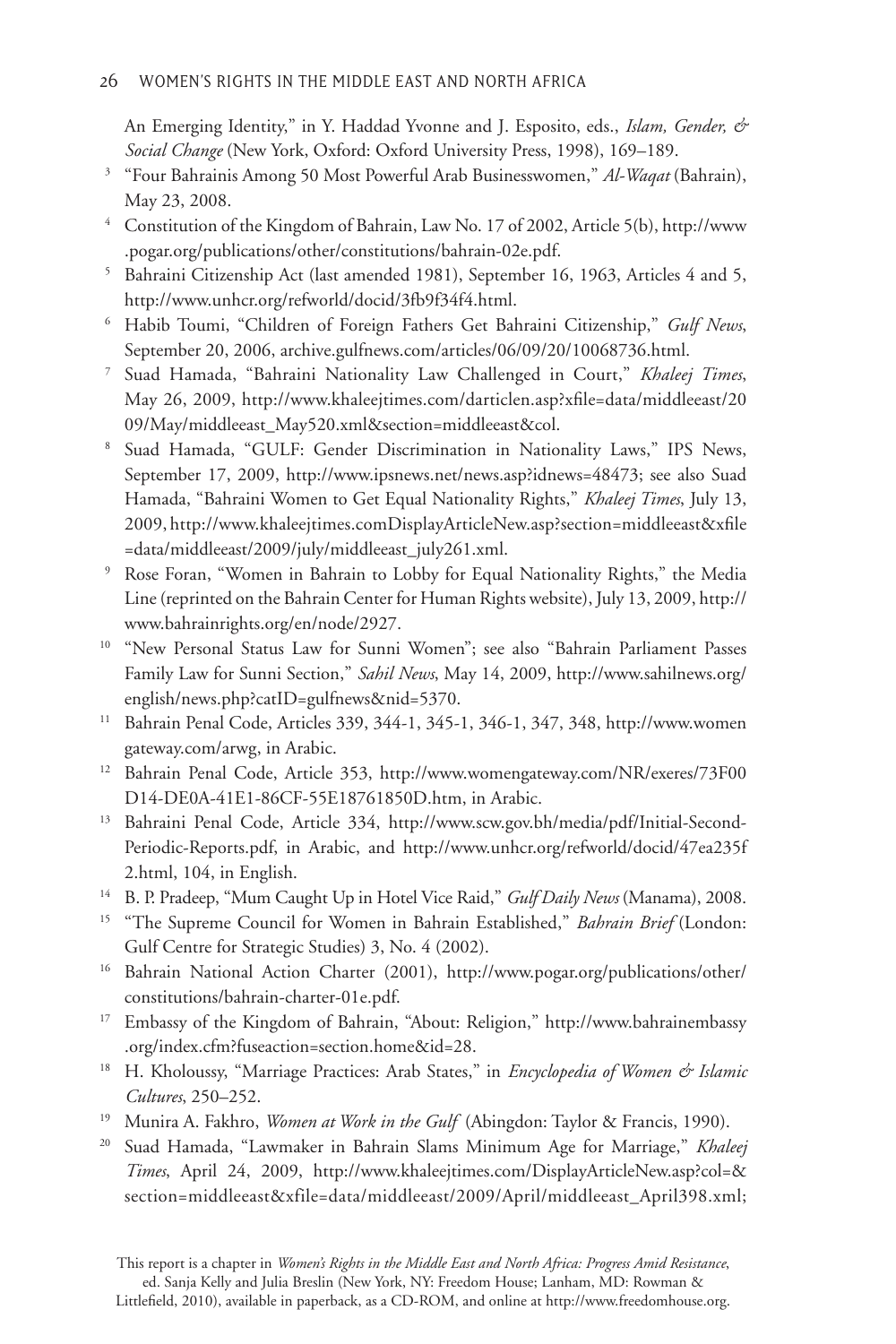"Bahrain: Opposition to Minimum Age Marriage Age of 15," *Arab News* (reprinted in Women Under Muslim Law), May 5, 2009, http://www.wluml.org/node/5230.

- <sup>21</sup> *Trafficking in Persons Report* (U.S. Department of State, June 4, 2008), http://www .state.gov/g/tip/rls/tiprpt/2008/105387.htm.
- <sup>22</sup> S. S. Grewal, "Bahrain Removed from U.S. State Department Blacklist on Trafficking," All Headline News, June 2008, http://www.allheadlinenews.com/articles/7011168940.
- <sup>23</sup> Sigma Huda, *Report of the Special Rapporteur on Trafficking in Persons, Especially Women and Children: Mission to Bahrain, Oman and Qatar* (New York: UN General Assembly, Human Rights Council, ed., 2007), http://www.universalhumanrightsindex.org/docu ments/847/1131/document/en/pdf/text.pdf.
- 24 G. Bew, "Lanka Clamp on Maids to Bahrain," *Gulf Daily News,* 2008; Sigma Huda, *Report of the Special Rapporteur*; *Suffering in Silence: Domestic Workers Need Legal Protection* (United for Foreign Domestic Workers' Rights [UFDWR], April 14, 2008 [accessed August 8, 2008]), http://ufdwrs.blogspot.com/2008/04/suffering-in-silencedomestic-workers.html; G.M.-F. Chammartin, *Domestic Workers: Little Protection for the Underpaid,* April 2005 [accessed August 8, 2008], http://www.migrationinformation .org/Feature/display.cfm?id=300.
- 25 *Suffering in Silence* (UFDWR), http://ufdwrs.blogspot.com/2008/04/suffering-in-sil ence-domestic-workers.html.
- 26 Chammartin, *Domestic Workers,* http://www.migrationinformation.org/Feature/display .cfm?id=300.
- 27 *Bahrain: Domestic Workers' Shelter Seeking Cash Support* (Manila: Scalabrini Migration Center, 2008 [accessed August 8, 2008]), http://www.smc.org.ph/amnews/amn060 131/middleast/Bahrain060131.htm; S. Al-Moayyed, "Law Blind to Maids' Agony," *Gulf Daily News,* July 13, 2008.
- 28 "Domestic Violence," in *Domestic Violence (Causes and Solutions)* (Bahrain: Information Center for Women and Children, 2008).
- 29 *Human Rights: Bahrain* (U.S. Embassy Bahrain), manama.usembassy.gov/bahrain/hrara bic.html; "Bahrain Human Rights Practices 1994," *Human Rights Report* (U.S. Department of State, February 1995), http://dosfan.lib.uic.edu/ERC/democracy/1994\_hrp \_report/94hrp\_report\_nea/Bahrain.html.
- 30 "Domestic Violence Is Doubled in 2008," *Al-Ayam*, June 21, 2008, Bahrain, 1–2.
- <sup>31</sup> Law 40 of 2005; "Bahrain Legislation Has Lack of Incrimination Codes on Women Violence," *Al-Waqt*, March 8, 2008, 747.
- 32 L. Ahmed, *Women and Gender in Islam: Historical Roots of a Modern Debate* (New Haven, CT, London: Yale University Press, 1993); L. Abu-Lughod, "The Marriage of Feminism and Islamism in Egypt: Selection Repudiation as a Dynamic of Postcolonial Cultural Politics," in L. Abu-Lughod, ed., *Remaking Women: Feminism and Modernity in the Middle East* (Princeton, NJ, Chichester: Princeton University Press, 1998).
- 33 Fakhro, *Women at Work in the Gulf*; I. M. Maclagan, "Food Preparation: Arabian Peninsula," in *Encyclopedia of Women & Islamic Cultures*, 107–108.
- <sup>34</sup> *Statistics on Bahraini Women* (Bahrain: Supreme Council for Women, 2007), 1–24, http://www.scw.gov.bh/media/pdf/statistics-Bahraini-Women.pdf.

This report is a chapter in *Women's Rights in the Middle East and North Africa: Progress Amid Resistance*, ed. Sanja Kelly and Julia Breslin (New York, NY: Freedom House; Lanham, MD: Rowman & Littlefield, 2010), available in paperback, as a CD-ROM, and online at http://www.freedomhouse.org.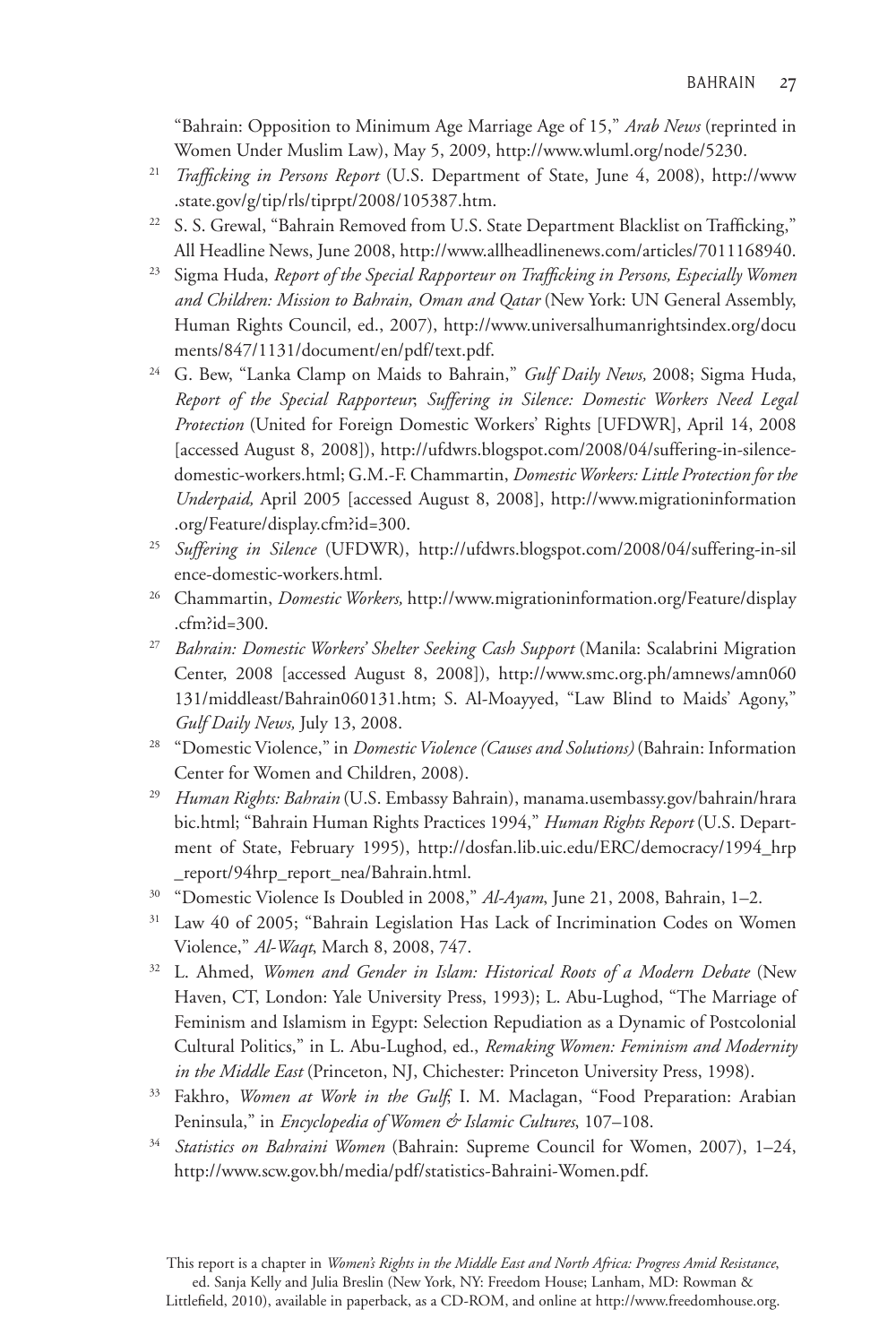#### 28 WOMEN'S RIGHTS IN THE MIDDLE EAST AND NORTH AFRICA

- <sup>35</sup> "The Role of Rehabilitation and Training in the Empowerment of Women and Employment" (paper presented at the Third Arab Conference for Human Resources Development, Manama, 2008).
- 36 J. Esposito and N. J. DeLong-Bas, "Women in Muslim Family Law," *Contemporary Issues in the Middle East,* 2nd ed. (Syracuse, NY: Syracuse University Press, 2001); A. Al-Hibri, "Muslim Women's Rights in the Global Village: Challenges and Opportunities," in F. Afzal-Khan and N. El Saadawi, eds., *Shattering the Stereotypes: Muslim Women Speak Out* (New York: Olive Branch Press, 2005), 158–178.
- <sup>37</sup> *Combined 5th, 6th and 7th Periodic Reports of States Parties: Bahrain* (UN CEDAW, June 6, 2008), 19–20, http://www.unhcr.org/refworld/docid/48bbec292.html.
- 38 "Study: Bahrain Working Women Are Ill-Treated," Women Gateway, http://www .womengateway.com/enwg/Research+and++Studies/working+women.htm.
- <sup>39</sup> "Hurdles for Working Women," *Bahrain Tribune*, August11, 2007.
- 40 H.H. King Hamad Bin Isa Al Khalifa, *Constitution of the Kingdom of Bahrain* (2002), 50; Laws Regulation, *Night Work (Women)* (Kingdom of Bahrain: Civil Service Bureau, ed., 2007); "The Role of Rehabilitation and Training," Third Arab Conference.
- 41 World Development Indicators, online database (World Bank 2009), http://web.world bank.org/WBSITE/EXTERNAL/DATASTATISTICS/0,,contentMDK:217254 23~pagePK:64133150~piPK:64133175~theSitePK:239419,00.html. Last accessed on December 15, 2009.
- <sup>42</sup> Author obtained information from a client and member of Bahrain Women Union.
- <sup>43</sup> "The Role of Rehabilitation and Training," Third Arab Conference.
- <sup>44</sup> "Will Women Be Election Sure-Bet?" Bahrain News Agency, November 17, 2006 [accessed August 8, 2008], http://english.bna.bh/?ID=53081.
- <sup>45</sup> "The Role of Rehabilitation and Training," Third Arab Conference.
- 46 "Social Welfare in Bahrain," *Bahrain Brief* (London: Gulf Centre for Strategic Studies) 6, No. 8 (2005); D. Isa, "Activists: Alimony Fund Bahraini Important Step but the 200 Dinars Inadequate," *Al-Waqt*, January 2, 2007; "Activists Not Happy with the Alimony Fund," Women Gateway, December 2007.
- 47 "Bahraini Women and Unionism," Women Gateway, 2007, http://www.womengateway .com/NR/exeres/1B893363-8305-4B4A-905B-DF20D7575166.htm.
- <sup>48</sup> "The Role of Rehabilitation and Training," Third Arab Conference.
- 49 H.H. King Hamad bin Isa Al-Khalifah, *Bahrain National Action Charter*, 2001.
- 50 Glosemeyer, "Political Parties and Participation: Arabian Peninsula," in *Encyclopedia of Women and Islamic Cultures*, 551–553; "Pioneer Bahraini Women," *Bahrain Brief*  (London: Gulf Centre for Strategic Studies) 7, No. 7 (2006).
- 51 G. Jamsheer, "Women's Petition Committee Condemns the Attack on Women at the General Prosecutor's," *Bahrain Eve*, January 1, 2008 [accessed June 9, 2008] http:// bahrain-eve.blogspot.com/2008/01/womens-petition-committee-condemns.html.
- 52 "Reporters Without Borders: Bahrain—Turning Promises into Reality" (Manama: Bahrain Center for Human Rights, 2007 [accessed August 8, 2008]), http://www.bahrain rights.org/en/node/1920.
- <sup>53</sup> *Bahrain: Country Summary* (New York: Human Rights Watch, 2008), 1–5.